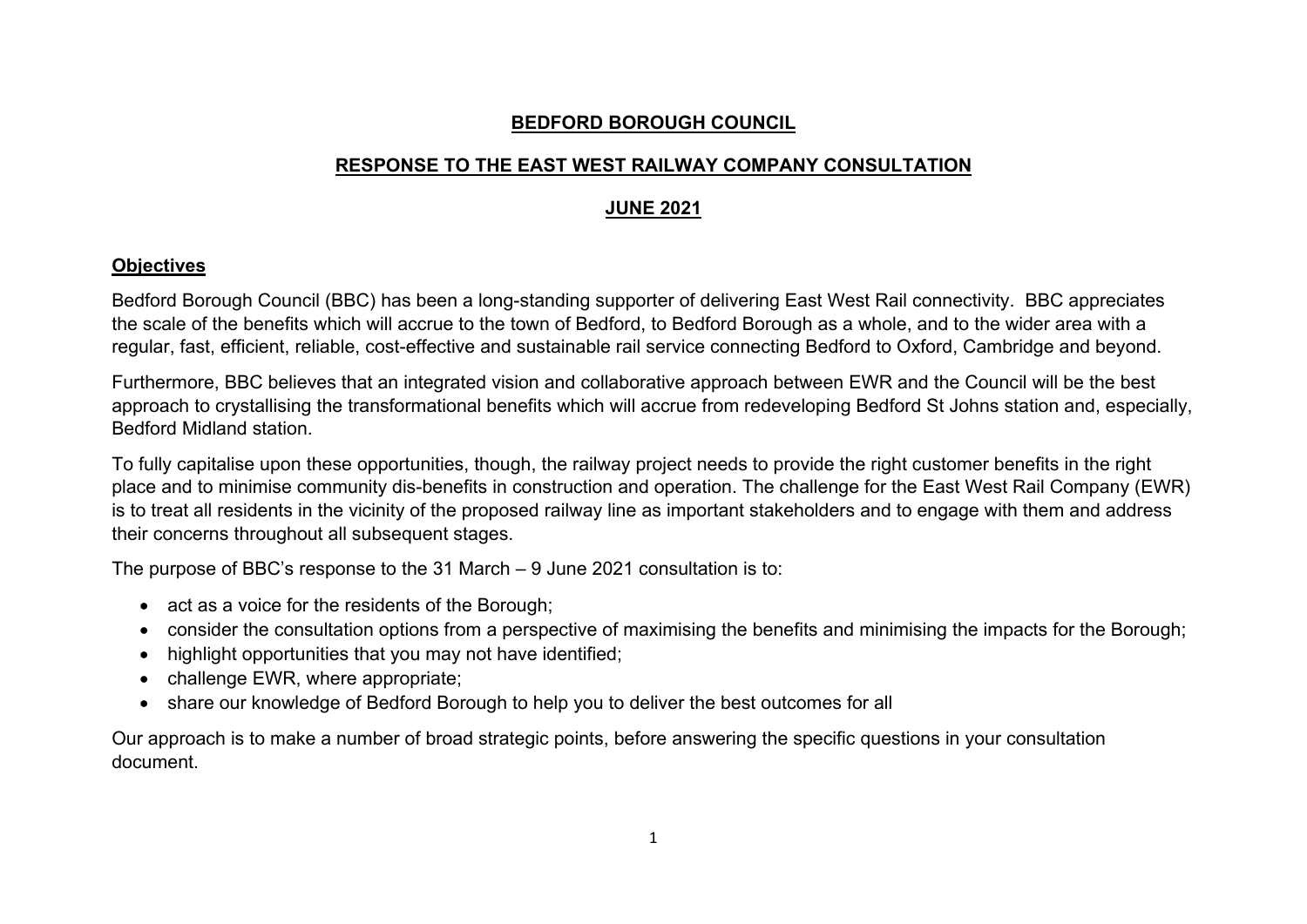### **Strategic Outline**

It is clear that there are substantial potential economic and transformational benefits from a north, south, east and west passenger railway interchange at Bedford. At the previous consultation stage, BBC argued strongly in favour of the EWR route through Bedford Midland.

BBC is looking forward to working closely with the EWR team as the project develops.

# **Strategic Outputs**

The Council seeks an outcome that will capitalise upon the opportunities presented by EWR, whilst minimising potential environmental and community disruption and dis-benefits. Fundamentally, BBC seeks the best possible economic outcomes for the Borough. These benefits will include the stimulus of redevelopment at and around Bedford Midland and St Johns stations, and maximising the opportunity to create more affordable and sustainable housing in new and sustainable settlements based around a new station in the Tempsford / St Neots South area.

Our research shows that over 450 jobs will be created in Bedford as a result of EWR being routed through Bedford Midland station. This will benefit the local economy by over £20 million per annum. In addition, growth and development around other stations on EWR will add to the Borough's growth and prosperity.

In respect to the railway, BBC wants a reliable and frequent train service to places that Borough residents want to go, and for those who need to access Bedford. A competitive journey time is important in order to attract users out of cars, but also in order to encourage economic benefits and sustainable development. This approach will strengthen the economic ties between Bedford and the thriving economies of Oxford and Cambridge.

The draft Local Plan for Bedford Borough, covering the period up to 2040, is due to go to consultation this summer. EWR station locations are likely to be a key focus for growth.

It is important to the Council that careful consideration is given to the minimization of disruption during construction. BBC believes that EWR should develop two-way partnerships with the local communities involved. Those communities should then have the opportunity to comment upon proposals and have points of contact within EWR who have the authority to deal with any issues that arise in real time, 24-hours a day.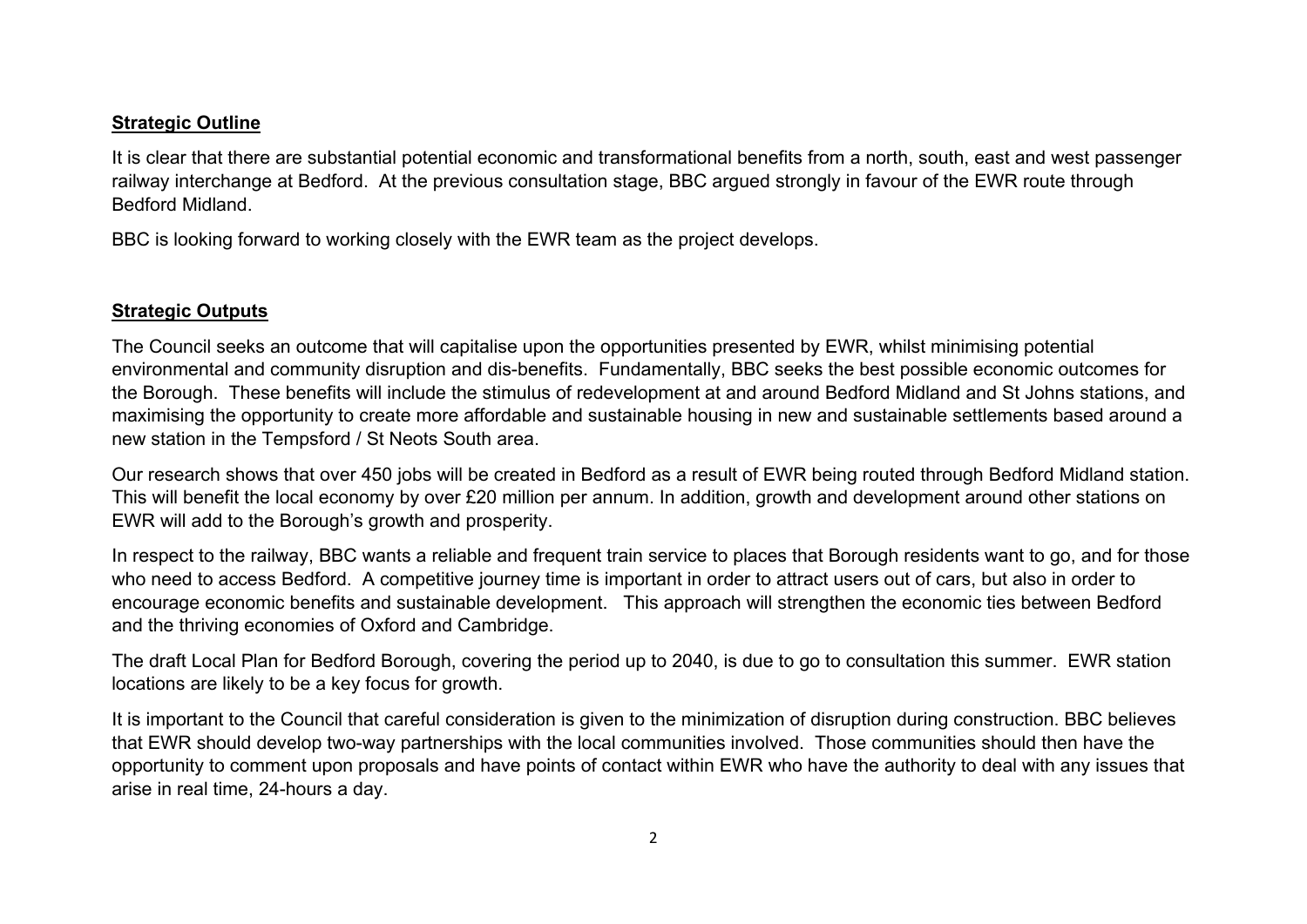#### <span id="page-2-1"></span><span id="page-2-0"></span>**Engineering overview**

## Bedford Midland Station to Fairhill

BBC believes that the four-track option between Bedford Midland Station and where the EWR line diverges from the Midland Main Line will provide the necessary railway infrastructure for EWR, without requiring the compulsory purchase of numerous houses alongside the route.

The Network Rail document, *East West Rail Central Section 2f Report (Draft)* of 29 March 2019, is unequivocal in concluding that, based upon the May 2018 timetable and up to six trains per hour between Bedford and Cambridge that "there is available capacity on the slow lines for the proposed service specification".<sup>[1](#page-2-0)</sup> This option is workable with the minimum of disruption to existing East Midlands Railway or freight services. Network Rail concluded that six tracks north of Bedford is unviable.<sup>[2](#page-2-1)</sup>

As a result, we believe that with engineering enhancements to the existing infrastructure it is possible to introduce EWR train services and run the current East Midlands Railway and freight services without operational or performance detriment.

### *Research carried out for BBC*

 $\overline{\phantom{a}}$ 

To inform our response to this consultation, BBC commissioned SLC Rail to consider the issues around EWR operating solely within the existing infrastructure (four tracks). A copy of the subsequent SLC report is attached to this submission.

This study shows that the Slow Lines north of Bedford station are only used on a regular basis by freight trains, of which there are typically one or two per hour each way. Southbound East Midlands Railway trains calling at Bedford also use part of the slow line from Bedford North Junction to Bedford. This happens twice an hour. The simplified track diagram below shows that conflicts between eastbound EWR trains and southbound trains on the Midland Main Line could occur at points A, B and C.

<sup>1</sup> Network Rail document *East West Rail Central Section 2f Report (Draft),* 29 March 2019, p.42.

<sup>&</sup>lt;sup>2</sup> Network Rail document *East West Rail Central Section 2f Report (Draft)*, 29 March 2019, p.56.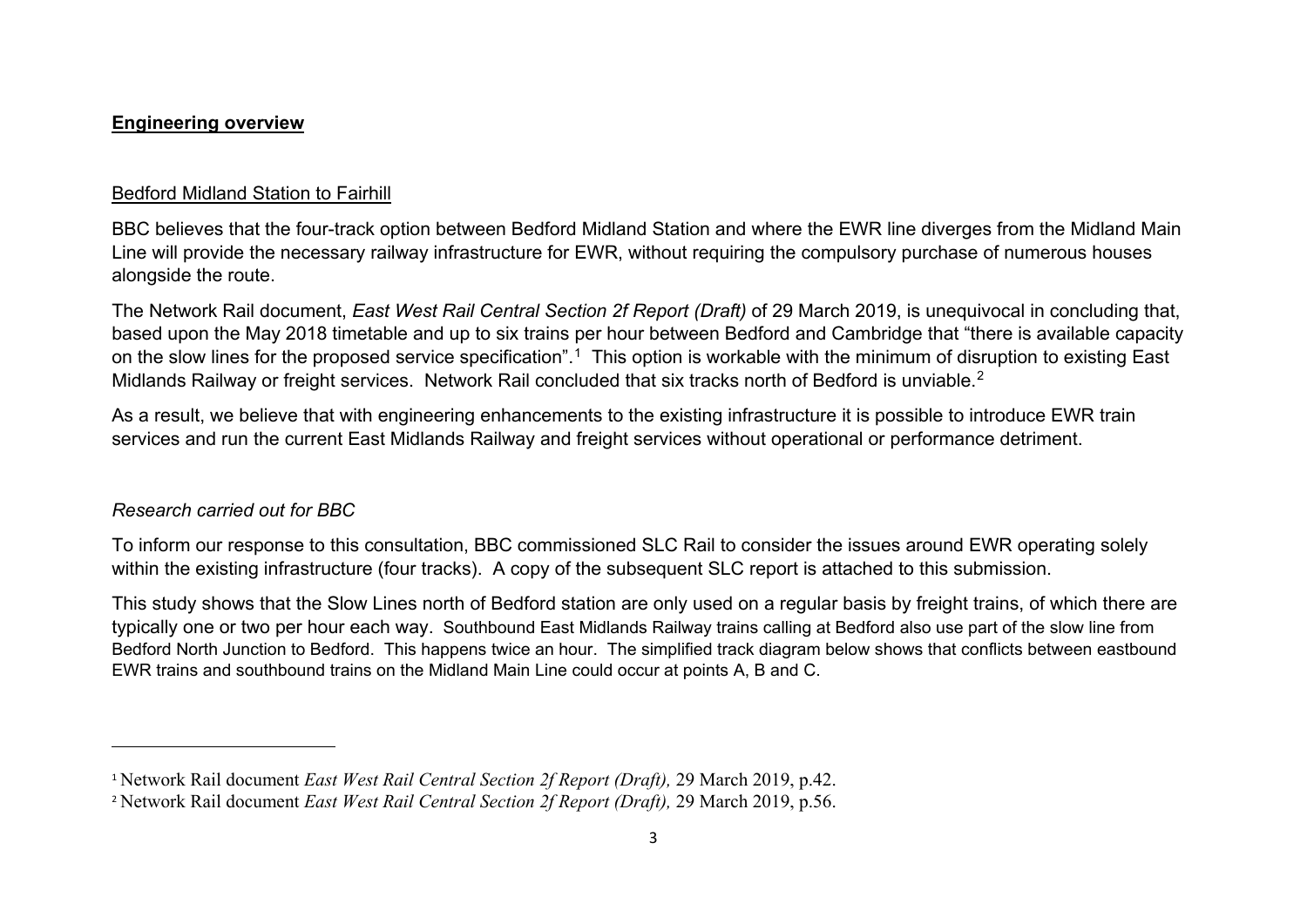

*Figure 1: The four-track option at Bedford.*

As suggested in paragraph 8.5.15 of the EWR Consultation Technical Report, the installation of a new crossover between the 'up fast' line and Platform 3, south of Bedford North Junction (shown green on the diagram above), would remove conflicts between the other passenger services and EWR services (removing opposite direction conflicts across track shown at position B).

We calculate that such an intervention would mean that, assuming two freight trains per hour each way using the slow lines on the Midland Main Line, line availability for eastbound EWR trains would be 40 minutes per hour. This should be more than sufficient to cater for the proposed EWR services.

The Consultation Technical Report also notes (paragraph 8.5.65) that the installation of this crossover would necessitate a reduction in line speed on the 'up fast' from 125 mph to 110 mph through this point (presumably because of track geometry). This speed reduction is a small price to pay, perhaps costing half a minute in the journey time of non-stop southbound trains, for the sake of the demolition of houses in the Poets Area, with all the associated disruption and misery caused to the residents affected.

The introduction of this crossover introduces positive benefits whereby southbound passenger trains can call at the station more easily (this applies to both expresses from the East Midlands and the Corby electric services to London). In such cases the crossover would reduce the time penalty associated with calling at Bedford. According to East Midlands Railway, the time penalty of up to 7 minutes is one of the reasons why they are currently reluctant for trains to / from Nottingham to call at the station.

The provision of a platform on the 'up fast' line as part of the station reconstruction would also remove conflicts with EWR services, and reduce the time penalty from calling at the station.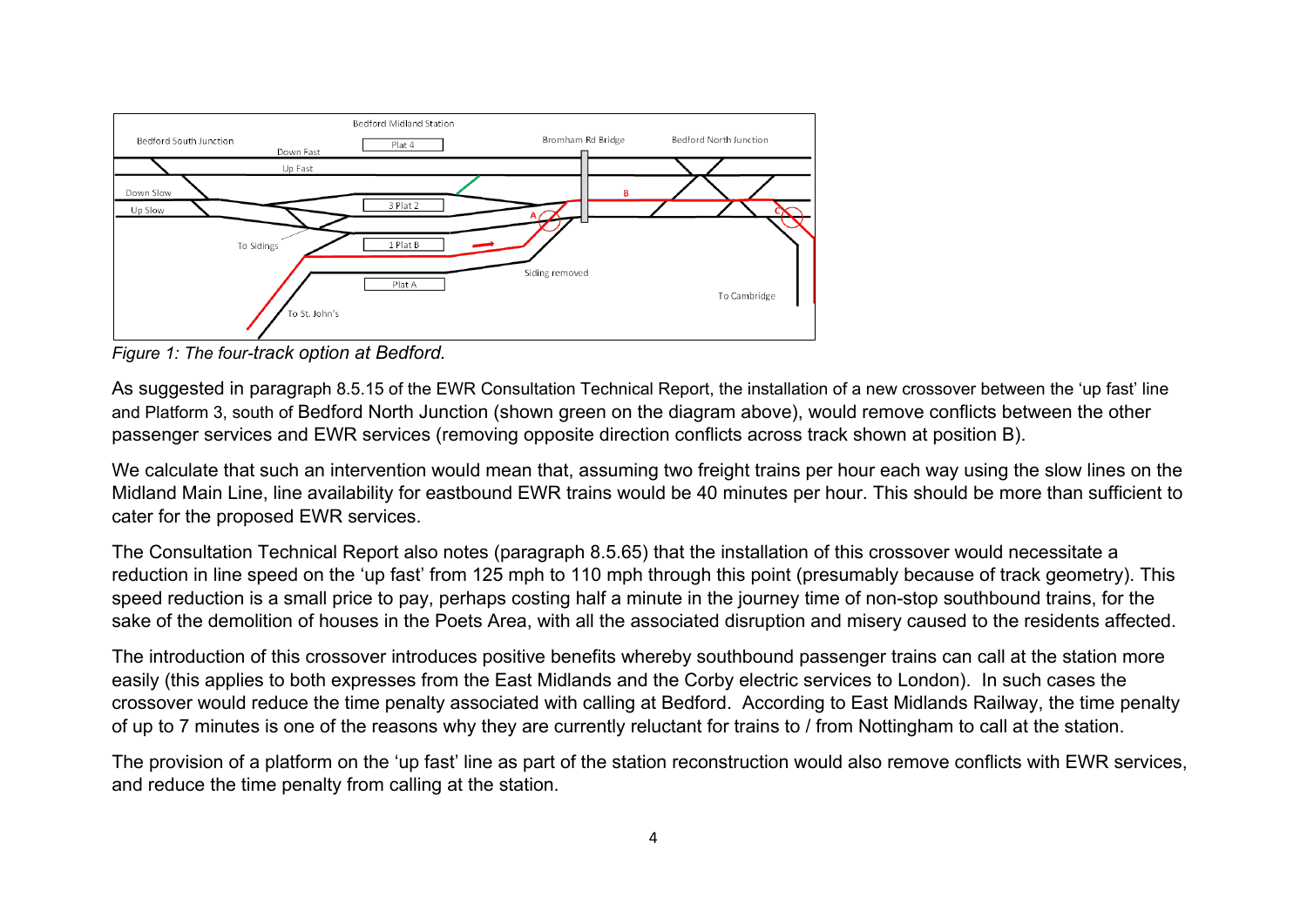### Fairhill to Clapham Green

From our observations and local community feedback, we are concerned about the proposal from the point of departure from the Midland Main Line over the River Great Ouse and beyond Clapham.

It is our view that the existing proposal is unnecessarily visually intrusive and costly to construct. We believe that a possibly cheaper and less impactful solution could be enabled by aligning the track slightly further to the south.

We have carried out a desktop study and would like to suggest an alternative course between the Midland Main Line and Carriage Drive. Figure 2 shows the proposed EWR route in Blue, and a BBC alternative in Green. The BBC alternative route keeps to the south bank of the River Great Ouse. It is:

- Less visually-intrusive
- Less expensive (see Graphs 3 and 4 below)
- Less risky (no power line diversions)
- Slower (c. 400m radius and c. 50mph)



*Figure 2: Proposed and alternative route from Midland Main Line to Carriage Green.*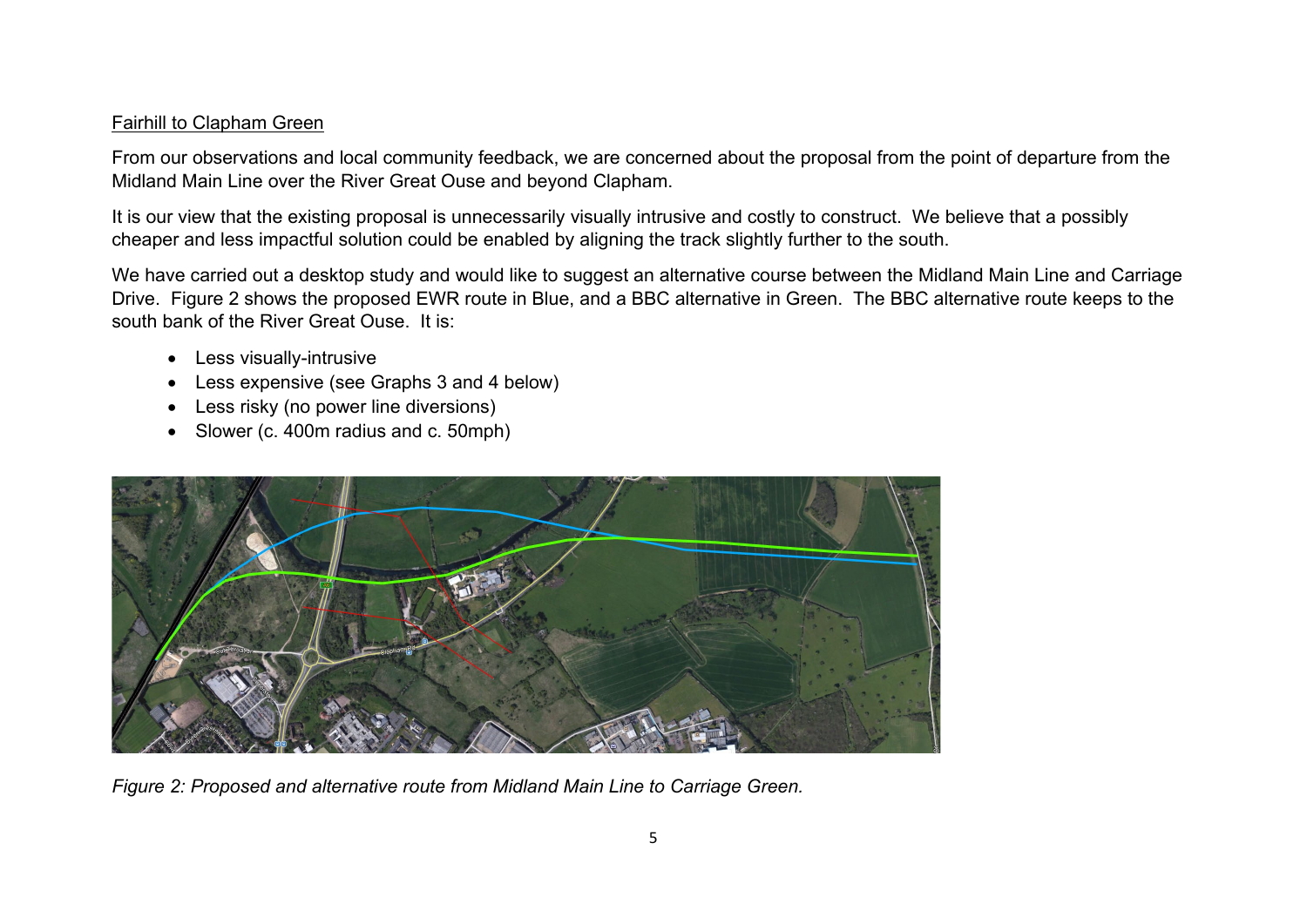This proposed route has the benefit of utilising space within the southernmost span of the existing road bridge on Paula Radcliffe Way. There is approximately 16m between the bearing columns of the bridge. If necessary, the span could be extended. The banked abutment would need to be replaced by a retaining wall.

This design is similar to that developed for other riverside routes and could be constructed to take account of flooding risks from the River Great Ouse and the necessary mitigation measures.



*Figure 3: BBC route proposal under Paula Radcliffe Way (the photograph shows the bridge under construction in 2002).* 

The benefit of the alternative approach can be seen in Graphs 4 and 5. The BBC approach reduces the length of viaduct required by more than 50%. The increase in construction type is for cheaper 'at grade' construction. The real benefits are shown in Graph 4 which demonstrates that for a very modest increase in 'at grade' construction costs there is a sizeable reduction in viaduct costs, which has to potential to generate a total saving in this section of 30% or more.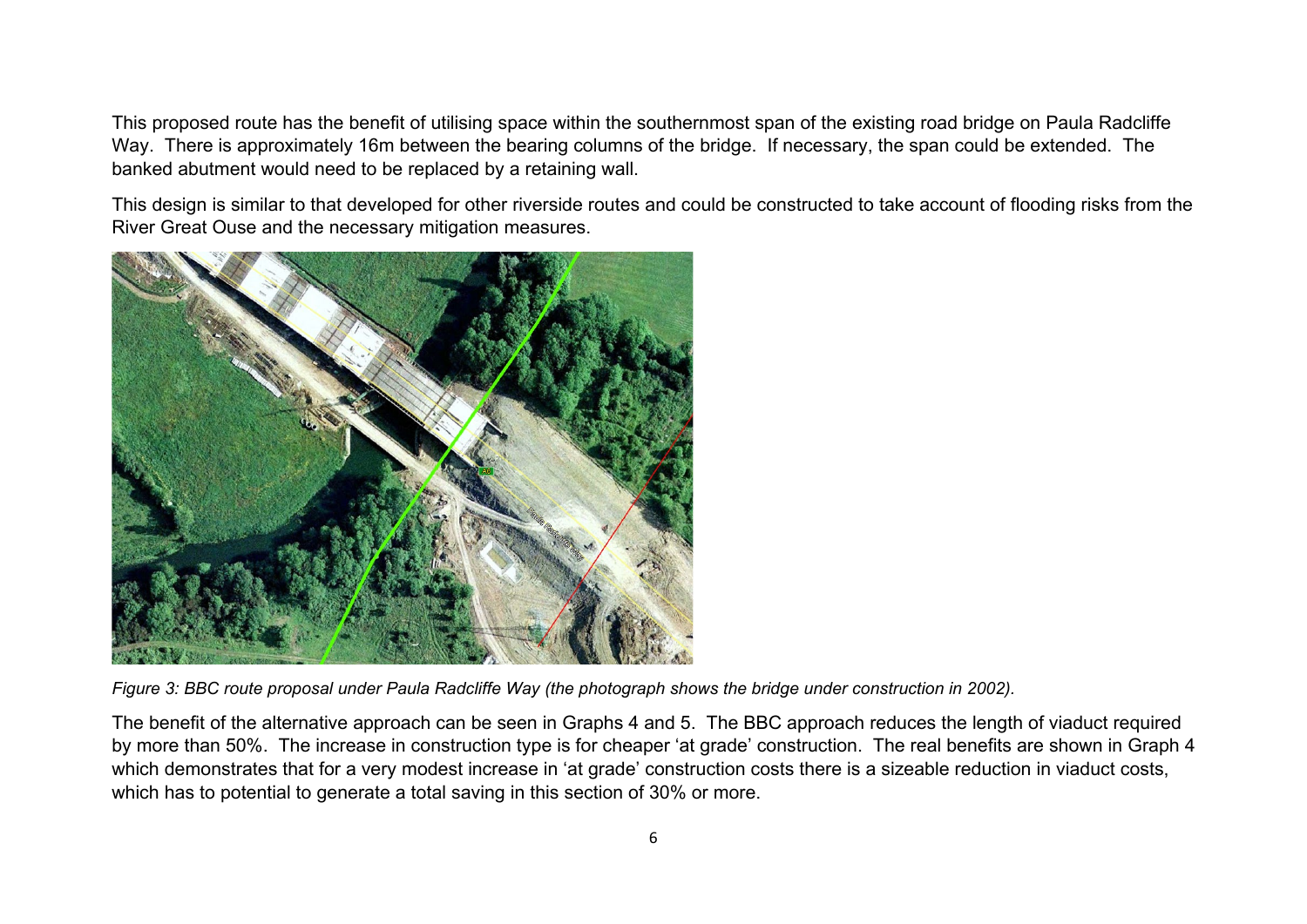

*Graph 4: Comparison of distance by construction type EWR alignment versus BBC proposal*



*Graph 5: Comparison of relative cost by construction type EWR alignment versus BBC proposal*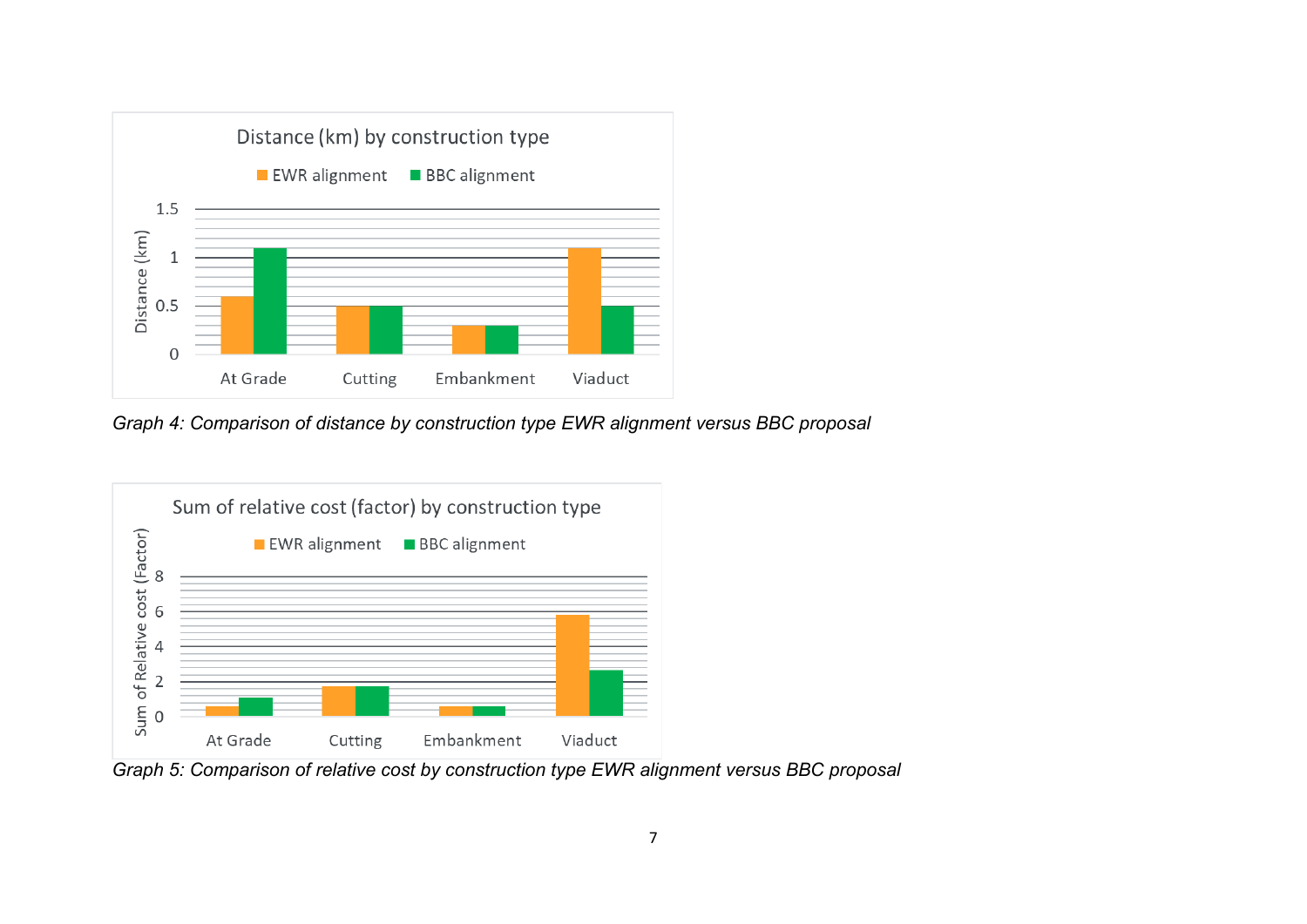Irrespective of the route, though, we remain especially concerned about the visual impact of a cutting to the east of Clapham around Carriage Drive and wish to see the proposed cutting replaced by a tunnel. If a viaduct across the River Great Ouse at Clapham is required, this should be as low as possible and that visual intrusion should be minimised by close attention to architectural design.

We are also concerned about the impact of cuttings, viaducts and embankments along the proposed routes. Before EWR makes a decision on a precise route alignment, we would like to see a detailed engineering topographical study of the impact of the potential solutions and be able to make further comments on that basis.

We would also like assurances that, in order to minimise wheel noise from trains, the maximum use is made of continuously-welded rail construction and, where this is not possible, that noise damping methods are employed.

#### **Stations**

It is the location and design of the stations along the EWR route that provides the connection between the railway system and the communities and people that the railway serves. The stations and their hinterlands are integral to providing the catalyst not only to growth in rail passenger numbers, but also in local economic growth and transformation.

Existing and new railway stations will become hubs which support the economic prosperity of the area. It is important, then, that station design integrates fully with local authority master-planning of the wider environment. It is only by a collaborative and integrated approach that the full benefits of EWR will be crystallised.

# Bedford Midland Station

The station redevelopment presents a once in a century opportunity to regenerate and repurpose a significant part of Bedford town centre. We believe that a multi-agency approach can drive broader benefits without introducing delay to the EWR delivery plan.

It is important that EWR considers not only the operational railway benefits in terms of Bedford Midland Station design, but also the wider transformational benefits which are congruent with the delivery of the broader benefits of the Oxford-Cambridge Arc. We would like to work together with EWR to jointly deliver an ambitious station redevelopment plan.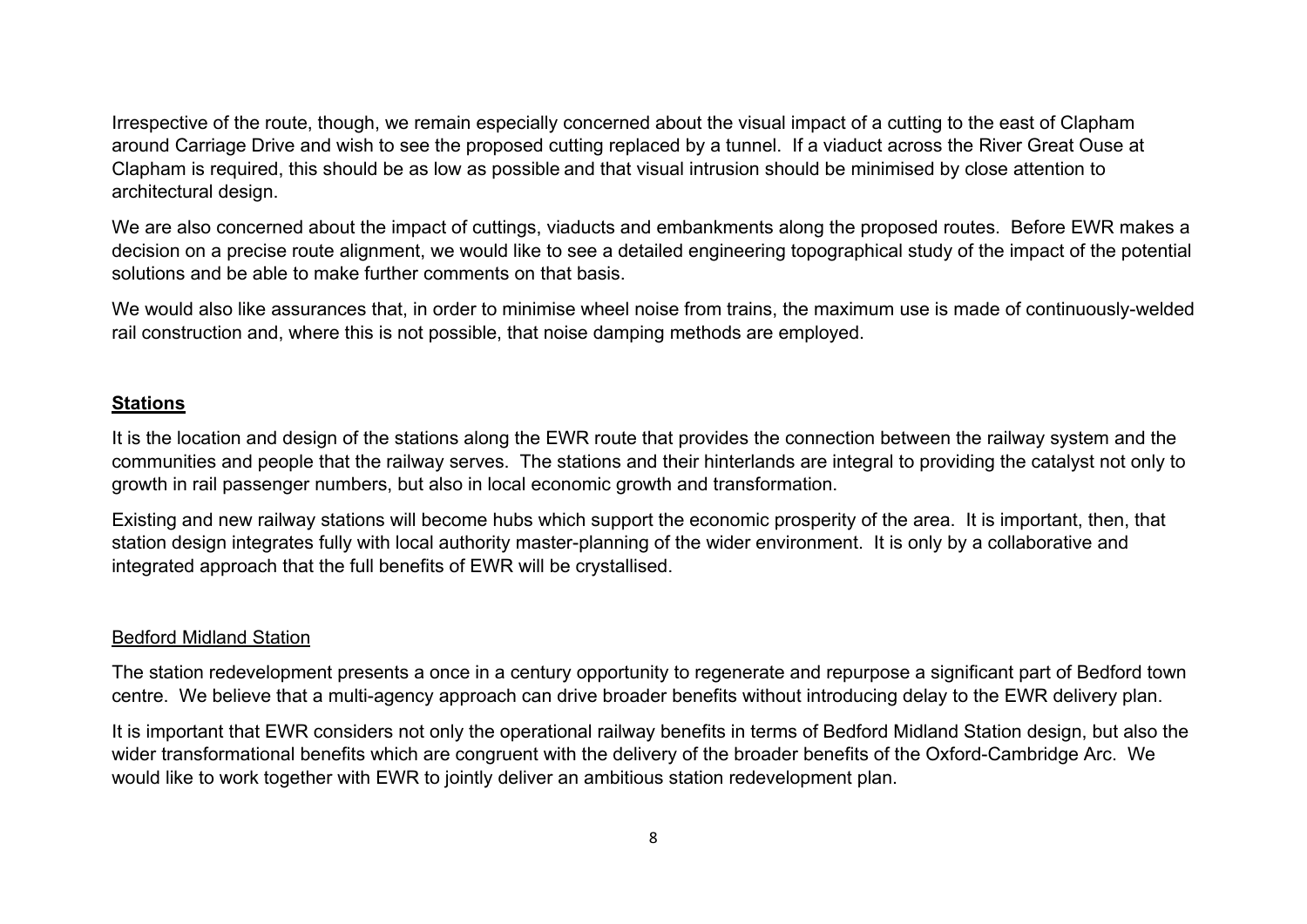EWR's technical document establishes two options for Bedford Midland redevelopment: the North and South Concepts; the demarcation between the options being Ford End Road Bridge which splits the site area. EWR indicates a growing preference for the North Concept. BBC believes, though, that the optimal development of the site for regeneration and railway operations may not be as clear cut as a north or south option. We believe that more work is required to develop a deeper, wider proposal.

A carefully crafted Bedford Midland Station design offers, for example, the potential to:

- integrate the existing north-south services with the new, by the careful design of a holistic railway approach to customer delivery, making connectivity at Bedford simple and easy;
- create an iconic architectural statement in station and hinterland design which describes the future ambition of both the railway companies and the town;
- provide a plaza or entrance to the town, integrating with redevelopment opportunities for Bedford;
- serve the station and the town better by upgrading the Ford End Road bridge for stronger east-west connectivity to meet the needs and demand generated by the station;
- repurpose land and making more effective use of real estate to create a centrepiece for urban regeneration establishing a new Quarter for the town

We want to see a comprehensive redevelopment of Bedford Midland station, which does not focus just on EWR's requirements. For example, we believe that it is critical that an "up fast" platform is part of the overall solution. This would enhance interchange options at the station via direct, express trains to London St Pancras, Leicester, Nottingham and Sheffield.

In order to exploit the full potential of the Bedford Midland Station Quarter, it is likely that the Jowett and Thameslink sidings must be relocated. The Council would like to engage with EWR to develop concepts and locations for relocating the sidings.

### Bedford St Johns Station

Bedford Borough Council has adopted a master plan for the area known as "South of the River", which includes the area around St Johns station.

The illustrative masterplan for the area identifies a number of potential opportunities which could account for a significant development capacity. This is estimated as: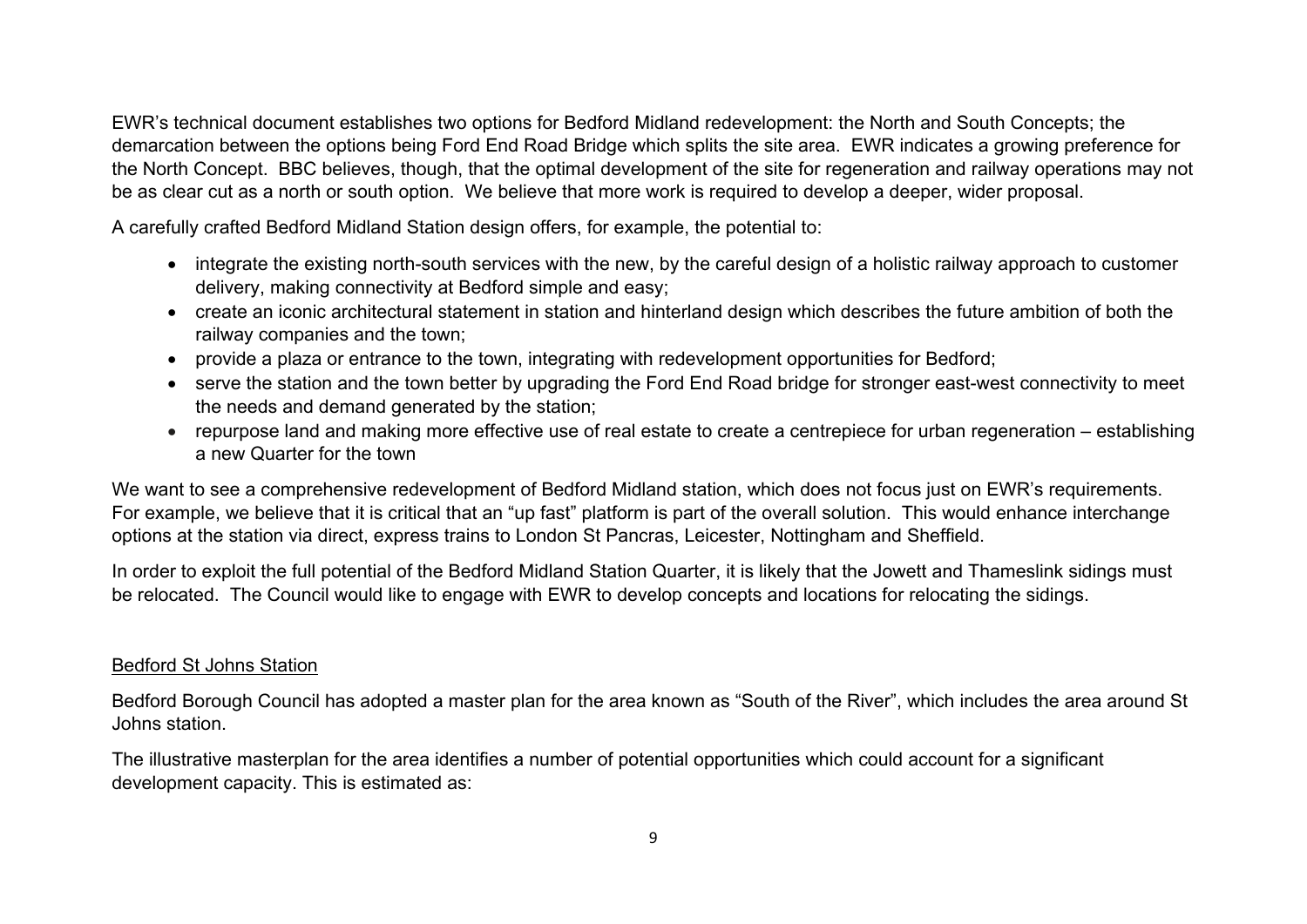- 1,100 homes
- 450m2 retail space
- 1 new primary school
- 1 new community building
- 1 re-modelled civic building
- No net loss of public car parking

These plans would be enhanced by the proposal to move the existing station closer to the hospital and are currently being updated to that effect.

## Other Stations

In terms of local stations such as Stewartby Hardwick, whilst the scale may be smaller than that of Bedford Midland, the ambition should not be. These stations could form the civic centre-piece of new and sustainable developments, being carefully crafted to smoothly transition customers through the station to / from their sustainable first / last mile transportation.

There should be lasting and innovative design, incorporating sufficient passive provision and space to exploit emerging accessibility opportunities and new ideas in respect to integrated transportation and community benefit.

At Stewartby Hardwick there is a particular need to provide safe, sustainable, well lit routes for students at Kimberley College to use to / from the station.

### **Environmental impact**

It is important to BBC that the environmental impacts of the new line within the Borough are mitigated, and environmental net gain is achieved. BBC recognises that there is a delicate relationship between the benefits and costs associated with the new railway. Nevertheless, we strongly believe that the utmost care should be taken to preserve the amenity of the area. We want to see as little impact on heritage and conservation assets as possible and, as great an increase in biodiversity as can be achieved. We believe that viaducts aid permeability for wildlife, and for this reason we would wish to see viaducts considered in place of embankments at locations where environmental permeability could be significant.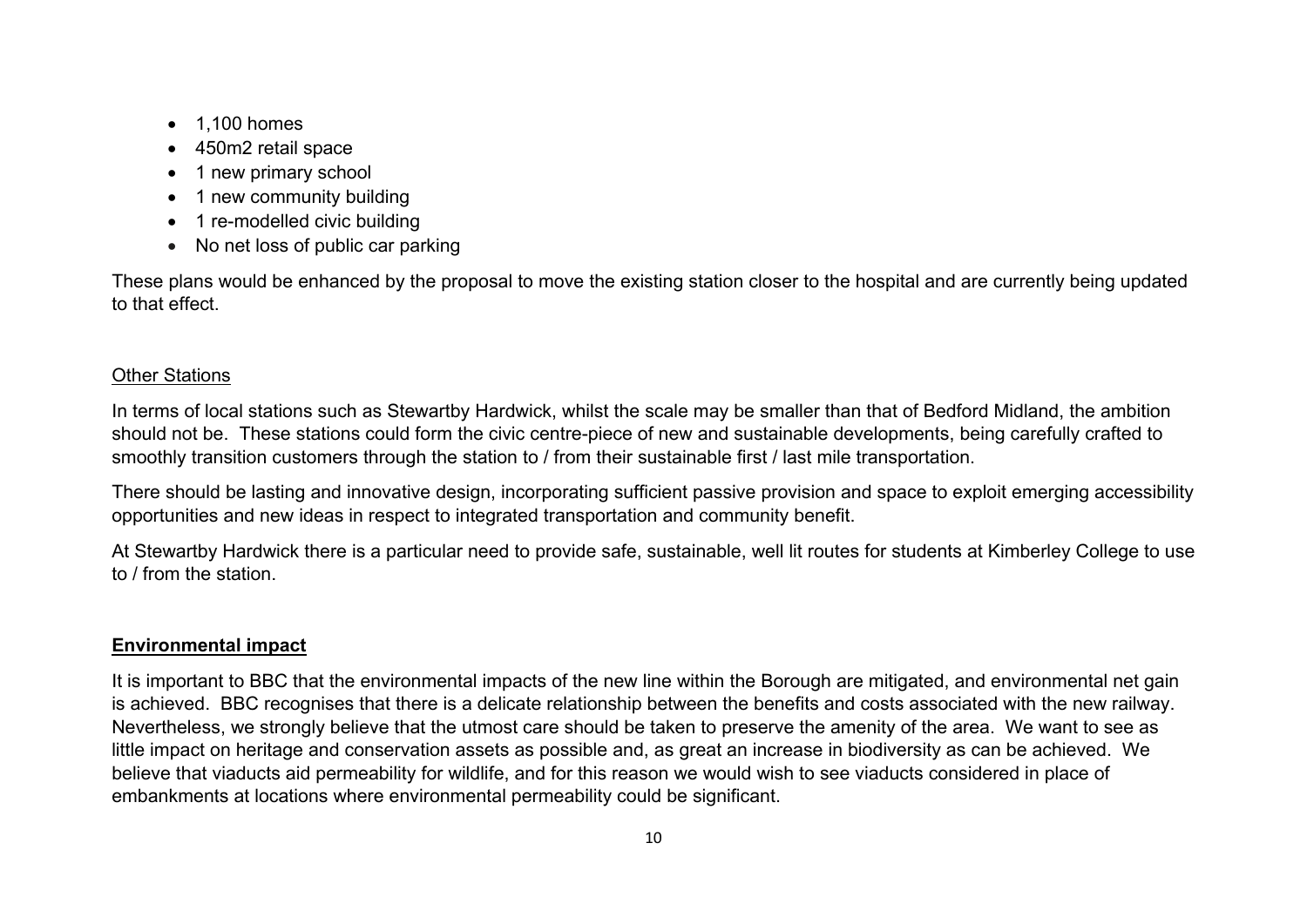BBC has declared a climate emergency and consequently we are very interested to understand EWR's plans to ensure that this 21<sup>st</sup> Century state-of-the-art railway is designed and implemented with 'net zero' carbon impact as a baseline position.

We believe that the advent of EWR also has a role to play in improving the environment along the line of route. We would like EWR to consider its broader role in creating a lasting legacy from the new railway line. We think that it may be feasible, for example, at marginal or no additional cost, to create a cycleway along the line of route, and lay fibre optic broadband, so as to bring real, long-term benefits to current and future residents of the area.

Furthermore, we are aware of the Community and Environment Fund (CEF) that has been created to add benefit to communities along the route of HS2 that are demonstrably disrupted by its construction. We wish to see a similar fund created for EWR to allow Parish Councils and communities to bid for funding for appropriate mitigation schemes such as:

- Improved pedestrian, equestrian, or cycle access not provided under statutory services;
- Landscape and nature conservation enhancement projects which increase biodiversity (including pop up interventions such as skip gardens);
- Enhancement or replacement of sports and recreational facilities;
- Improved access and enhancements to public open space;
- Provision of enhanced or new community facilities; and
- Refurbishment / re-use of historic buildings and monuments.

We would also like evergreen trees to be planted to screen the railway both visually and to minimise noise.

BBC also believes that all new railway stations, depots and buildings should be built to a 'net zero' standard, utilising energy efficient systems (e.g. solar panels, ground source heat pumps etc.). If at all possible, the environmental 'footprint' of existing rail structures should also be improved.

Any new structures should use construction methods and materials that minimise the climate change impact in line with EWR's commitment to be a net zero carbon railway. This should prioritise carbon reduction over sequestration.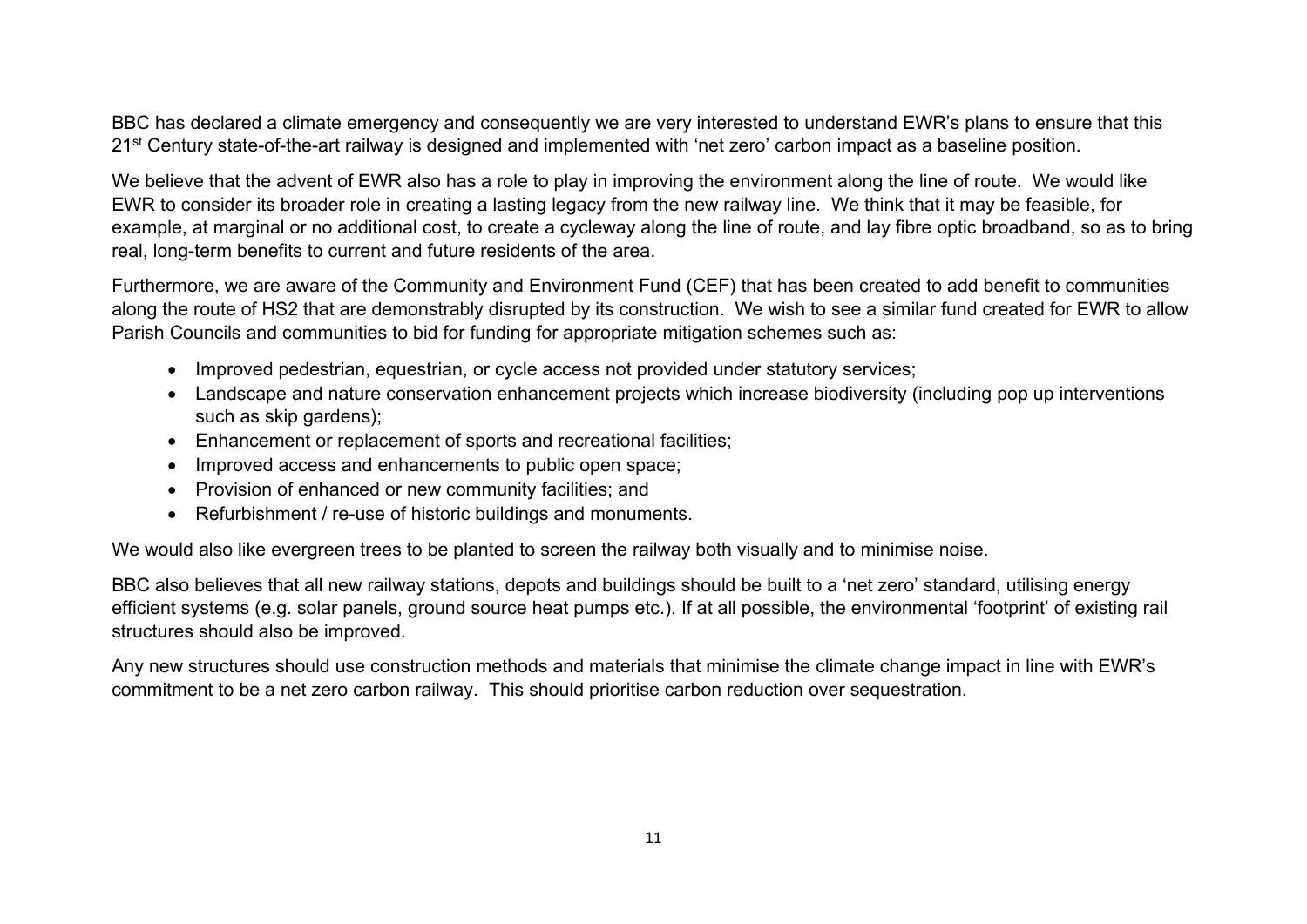#### <span id="page-11-2"></span><span id="page-11-1"></span><span id="page-11-0"></span>**Electrification**

 $\overline{\phantom{a}}$ 

The carbon-free target means that this route should be fully electrified until another viable, carbon-free alternative becomes available.

BBC believes that traction on the completed railway line should be to 'net zero' standards. The Transport Committee's March 2021 'Trains Fit For The Future' report says "electrification is the only immediately viable decarbonisation option for most of the network, not least because alternatives are not suitable for freight and high-speed services due to their high energy demands".<sup>[3](#page-11-0)</sup>

The Rail Industry Association's report of April 2021 on the case for Rail Electrification states that:

- Electric trains are a future-proof technology that is unique in offering potentially net-zero carbon high-powered transport because the electricity they receive can be generated from any power source. Their power is limited only by the amount of energy they can collect from overhead line or third rail, so they use electricity as it is needed.
- Rail decarbonisation will simply not happen without electrification.[4](#page-11-1) ORR data on the emissions of diesel in 2019 / 20 indicates that replacing a diesel fleet with an electric fleet would give a 76% emission saving.
- Network Rail's Traction Decarbonisation Network Strategy (TDNS) report concluded, in July 2020, that railway decarbonisation requires a large-scale electrification programme and that this has a good business case. The TDNS also shows that electric trains, which are twice as powerful as diesel locomotives, are the only net-zero carbon option for freight'.[5](#page-11-2)

We therefore believe that full electrification is the only viable option, and would need to be installed from the outset to avoid expensive and disruptive retrofitting.

<sup>&</sup>lt;sup>3</sup> Why rail electrification? Railway Industry Association, April 2021, p.5.

<sup>4</sup> Why rail electrification? Railway Industry Association, April 2021, p.5.

<sup>5</sup> Why rail electrification? Railway Industry Association, April 2021, p.9, p.13, p.48.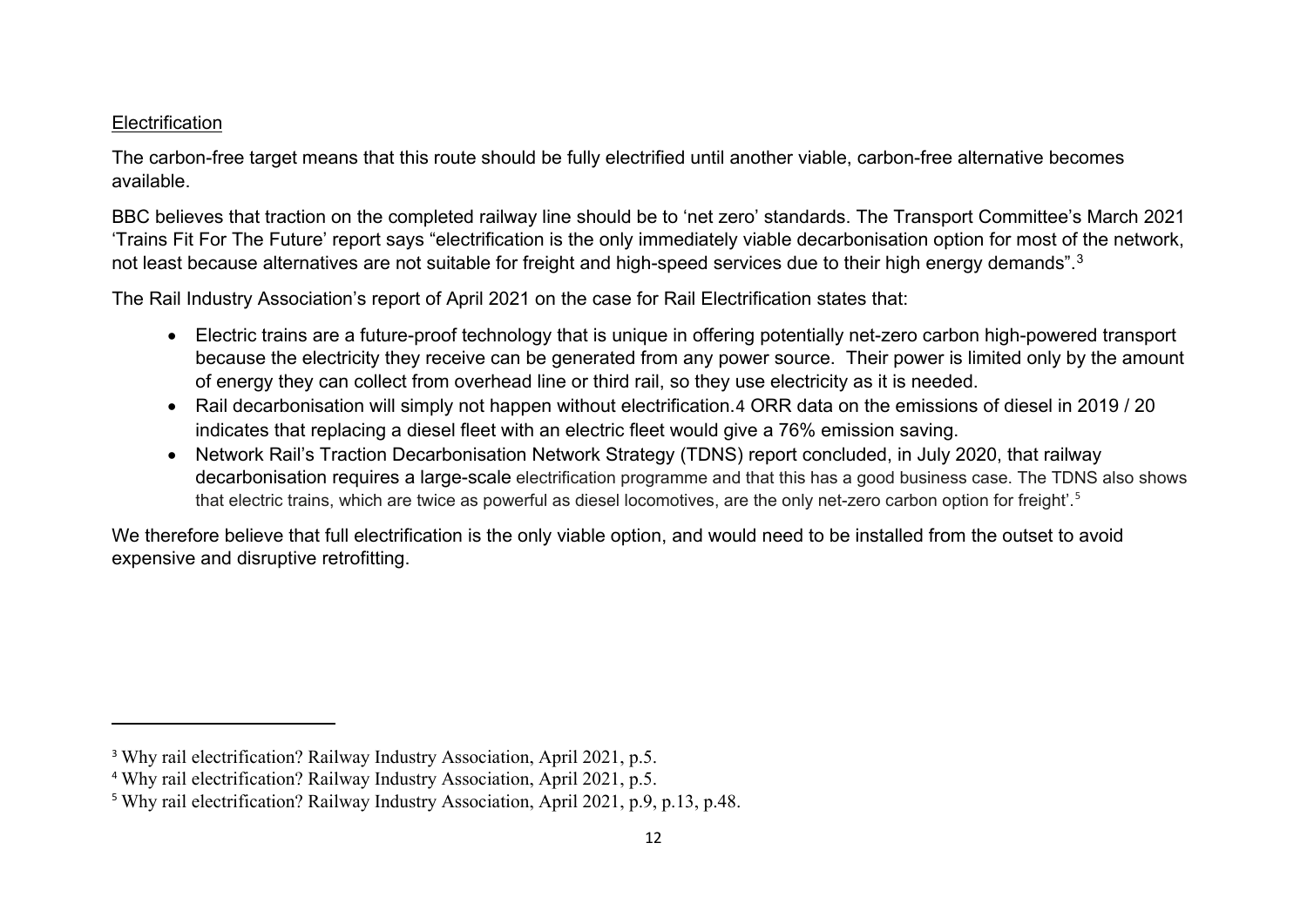### **Management of disruption (stakeholder engagement)**

The Council recognises that with any substantial engineering scheme there is likely to be disruption during construction. What is of critical importance, therefore, is that the contractors do their utmost to avoid unnecessary disruption.

It is vital, therefore, that EWR uses the whole of the planning phase as an opportunity to build and develop a partnership with the local population. Such a strategy can help to overcome misunderstanding, lack of trust, anger etc. amongst those stakeholders who see no benefit from the scheme, but only cost.

EWR seeks to set new standards for customer service, and in the context of the construction of the scheme, the local population should be considered as your customers.

BBC wants to see EWR commit to a policy of local stakeholder engagement which redefines the relationship between a powerful, remote organisation and your local customers. BBC therefore requires EWR to introduce a 24-hour Helpline and a process for tracking and resolving stakeholder issues during the construction period. BBC also seeks confirmation that EWR will fund a BBC employee to act in a traffic management liaison role to help nip any issues in the bud. BBC will work with EWR in the development of this approach

Aspects of construction which are important to local communities include: timescales; hours of work; the impact of work to be undertaken including minimising noise, dust and road closures; the size, location and number of site compounds; and other sources of disruption. We will develop a Construction Management Plan (CMP) for the works at the earliest possible opportunity, and wish to involve local communities in this process. This CMP must be effective, enforceable and adhered to.

The following list sets out specific commitments required from EWR by BBC:

- Hours of operation for construction works to be agreed (no overnight working or minimal overnight working if specifically agreed for operational reasons).
- That baseline noise measurements are undertaken prior to construction so as to be able to measure any increase during construction and once the railway is operational.
- Jointly agree a phasing plan to minimise congestion in respect of bridge works in Bedford Borough (EWR to supply a draft timetable of bridge works for consultation).
- A temporary alternative bridge is required whilst the Great Ouse Way is being raised in order that the bypass can be kept open at all times.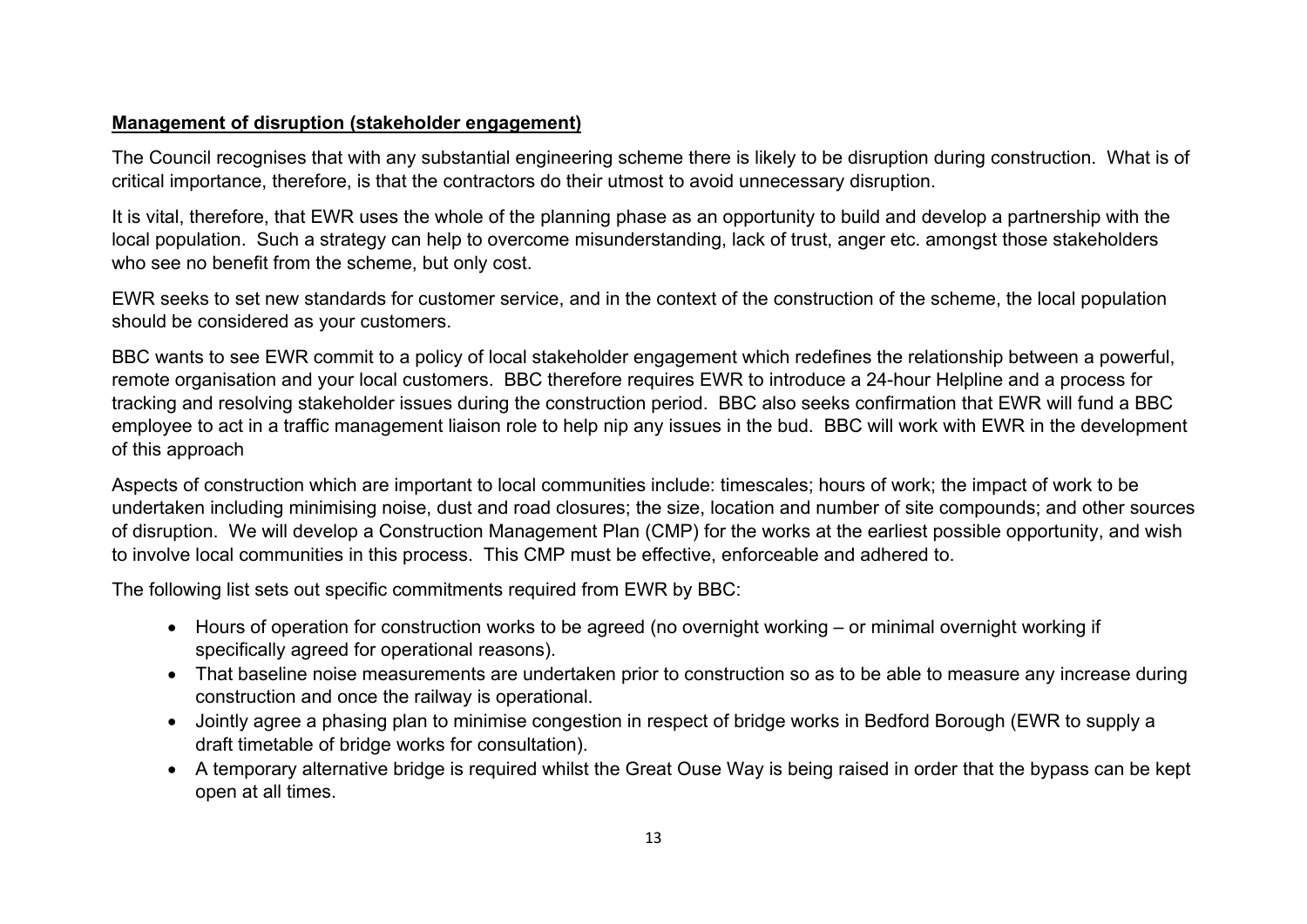- To be consulted on the draft plans for compound sites and haul roads to be used by EWR to construct the railway. This is in order to:
	- ensure that appropriate Construction Management Plans are in place
	- agree access routes to the compounds
	- explore potential re-use of Highways England compounds, if appropriate, for the construction of the Black Cat to Caxton Gibbet improvement
	- agree the future use of these sites; either returning them to green field conditions or transferring ownership to local councils as public open space if appropriate
- To agree routes for HGV movements in relation to construction, and agree those routes where such movements will not be allowed
- The use of haul roads and rail access in preference to the existing road network where this is possible
- That access is maintained at all times from the affected communities to the public services (e.g. education and health) that they depend upon
- That Green Lane and Hawk Drive will not be used for access during construction
- If possible, all rights of way should be maintained. Any diversion of rights of way should be kept to the absolute minimum. Post-construction, all rights of way should be returned to a usable, and if possible enhanced condition.

### Learning from Buckinghamshire

At a meeting of the East West Rail Consortium Strategic Board on 16 March 2021, Buckinghamshire Council presented feedback from their experiences of working with EWR.

From this evidence, there are clearly opportunities to improve upon the current processes for engagement and delivery followed in Buckinghamshire in respect to the construction phase of works as they affect Bedford Borough.

A key point was that the EWR construction work (on a disused but nevertheless established railway line) had a "larger impact on the county than anticipated". BBC is eager that lessons are learnt from Buckinghamshire's experiences, and processes are improved or introduced in order to ensure that Buckinghamshire's issues are not replicated here. We will seek to establish links between local councils in Bedford and Buckinghamshire so that information and experiences can be shared.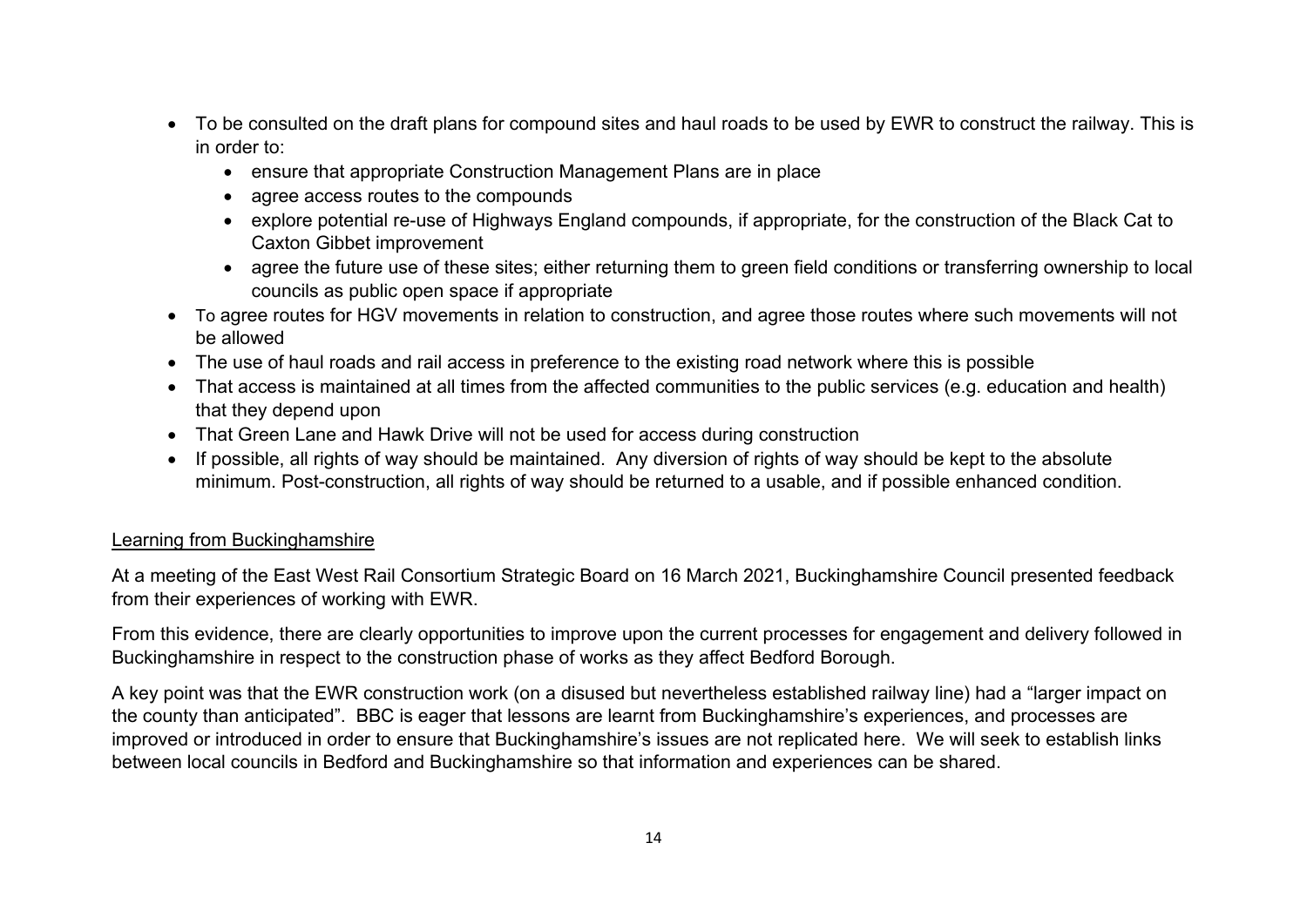Some of the specific comments made by Buckinghamshire were that processes should be in place to:

- Ensure that sufficient information is provided with highway submissions to avoid delays in determination
- Ensure that road closure plans are appropriate and adhered to
- Over-provide for the expected volumes of engagement and complaints
- Ensure there is no disconnect between the communication and technical teams
- Work to agreed processes in requesting and publicising road closures
- Maintain respect for local communities
- Minimise the length and duration of highway closures
- Make as few changes to the agreed programme as possible
- Give detailed explanations regarding how programme durations are calculated
- Quickly rectify any damage to roads and verges caused
- Closely supervise all contractors / sub-contractors

BBC seeks a firm commitment from EWR to work with the Council to ensure that problems are avoided or minimised, and that robust procedures will be introduced to ensure that there is excellent engagement at all levels between the Council and EWR in regards to the planning and execution of the construction works.

## **Prevention of Blight / Compensation for Residents**

One of the most pressing and immediate issues concerns the residents of the properties which are now blighted by the proposal to increase the number of railway tracks through the town, and construct new tracks across the wider Borough. This includes those identified in the Poets Area, on Ashburnham Road and at other points on the route alignments.

The time when EWR propose to introduce the 'Need to Sell Scheme' is when the preferred route alignment for the railway is announced. Yet, residents in houses within Bedford Borough that may be compulsorily purchased are already suffering blight. Noone will purchase a home that is to be compulsorily purchased.

BBC strongly recommends that the 'Need to Sell Scheme' (or some similar mechanism) is made immediately available to all landowners where some or all of their property is potentially to be compulsorily purchased. Furthermore, there should be no requirement for them to demonstrate that they have been unable to sell.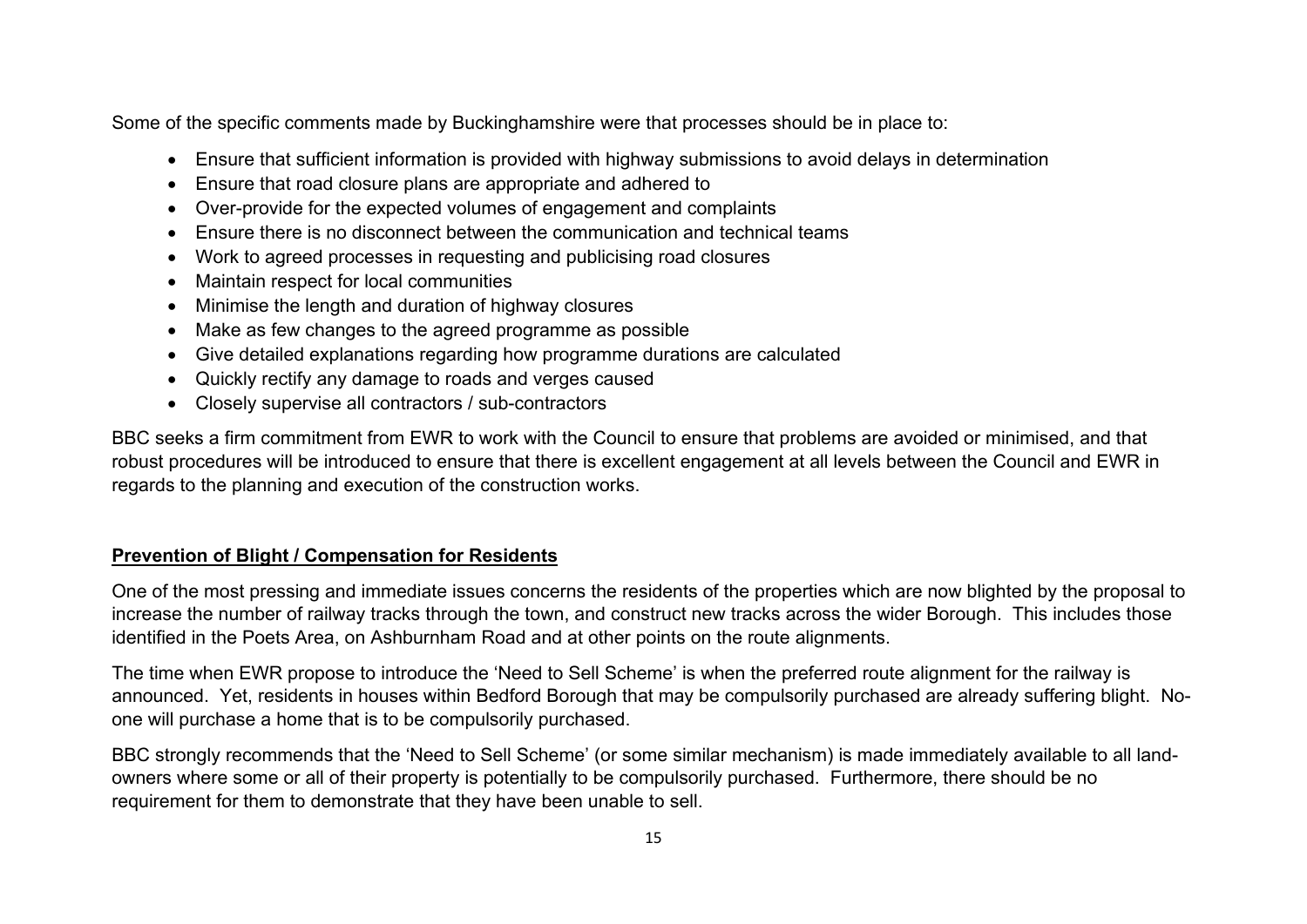The level of compensation payable under this scheme should at least match the level of payments offered by HS2, which are understood to be the market value plus 10%, plus the reimbursement of moving costs.

### **Conclusion**

In conclusion, BBC is enthused by the possibilities created by the delivery of EWR. Our team is eager to work with EWR to maximise benefits and minimise costs and disruption.

We wish to engage as partners in this project, sharing a vision to transform Bedford Borough and the wider Oxford – Cambridge Arc in a sensitive, responsible, sustainable and imaginative manner in order to create a lasting legacy of which we can all be proud.

BBC also recognises, though, that this is a complicated project with a vast number of interdependencies. The devil really is in the detail. So, we wish to work through the detail with you over the coming months to ensure that the utmost is done to integrate learning, to continuously improve, to communicate effectively and to deliver a first-rate project supported by the people who live in the Borough.

As a first step, our detailed responses to your 2021 consultation questions are set out below.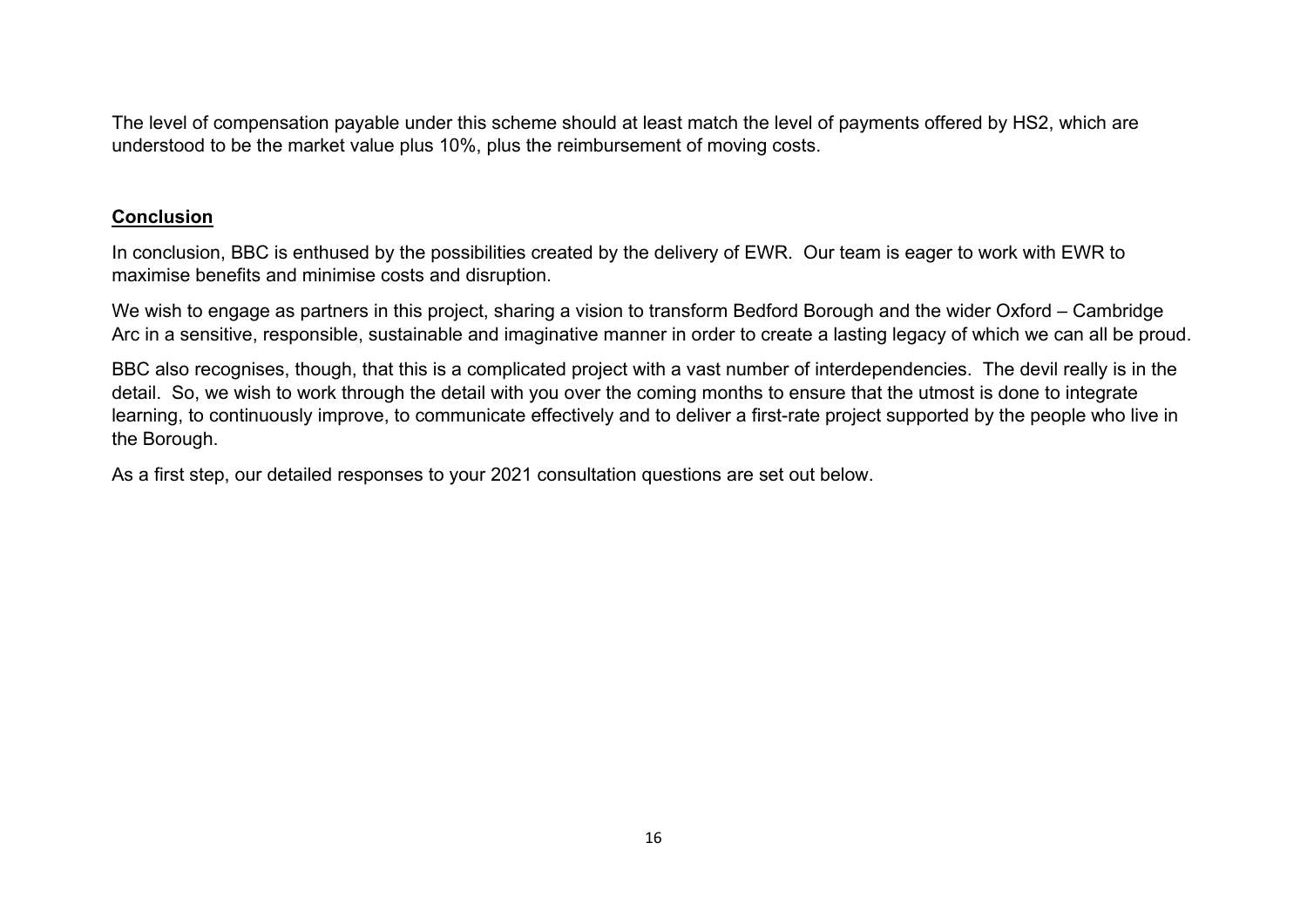### **Answers to EWR Consultation Questions**

# 1. The approach to Cambridge

The Southern approach to Cambridge is preferred by BBC because it provides direct access from Bedford to Addenbrooke's Hospital and new employment growth areas of Cambridge as well as being compatible with trains continuing to Ipswich and Norwich without reversing.

# 2. Train Service

BBC believes that a key requirement of customers is a regular, preferably clock-face, and reliable service with stations served by at least two trains per hour, along with the shortest journey time compatible with meeting the wider objectives. EWR services should, where possible, connect with other services such as at Bedford with the Midland Main Line.

In terms of the preferred service pattern, BBC is strongly in favour of Marston Vale Concept 2 rather than Concept 1; that is, a reduced number of stations with two 'fast' trains per hour and two 'stopping' services.

However, because of the scale of development opportunity in the vicinity of the proposed Stewartby Hardwick station, we strongly believe that at least one of the 'fast' services per hour should call at this station. The outcome of such action would be the provision of one direct service per hour from this station to Oxford, and three to Cambridge. A service of this nature will further increase the viability of future residential and commercial development.

Likewise, given the significant opportunities that exist within the vicinity of Bedford St Johns, as well as the opportunity to serve a wider catchment area by active travel, the benefits of direct Oxford trains from Bedford St Johns needs to be considered.

### 3. Station experience

The station experience will vary depending upon station size, purpose and train service.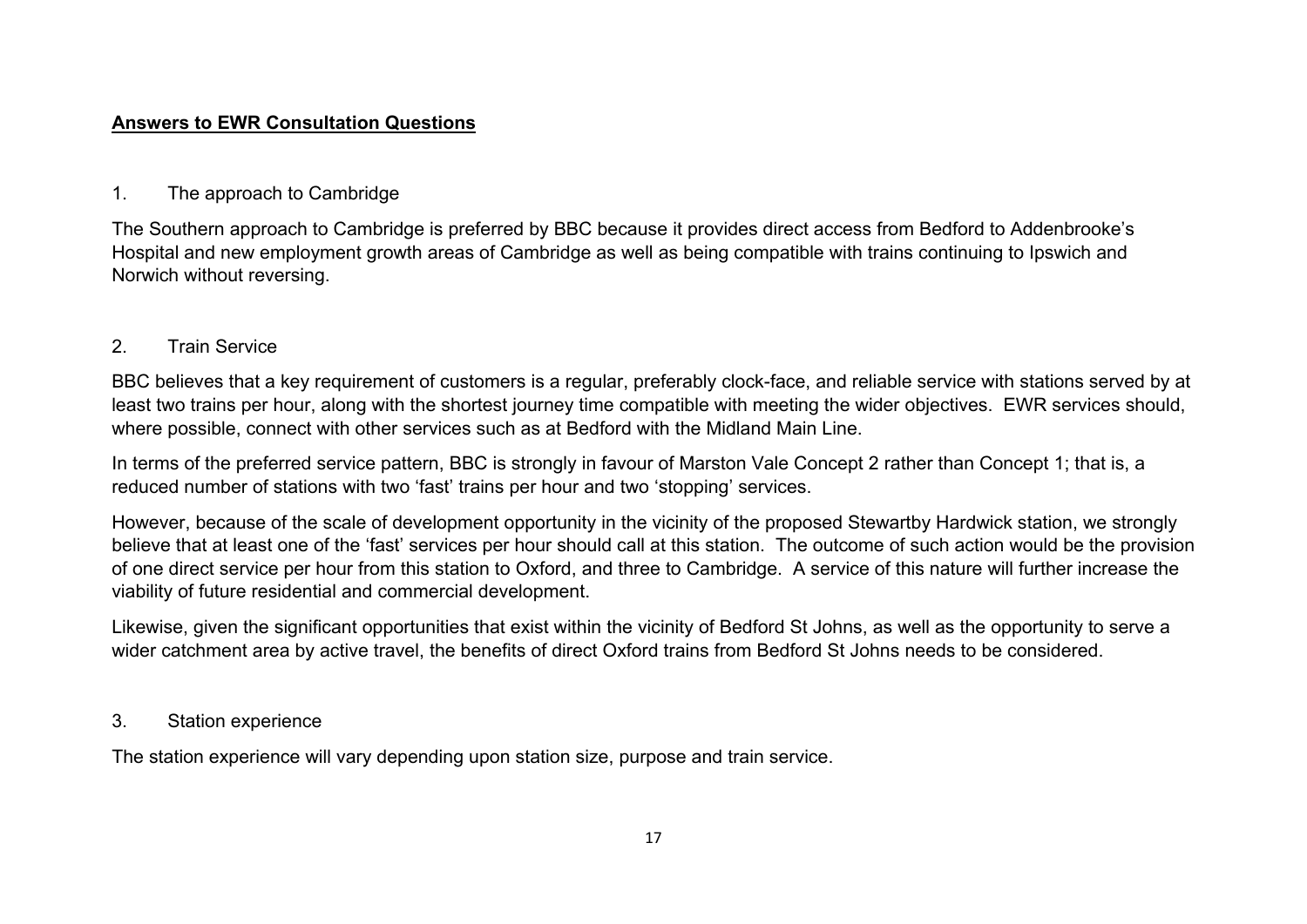For smaller stations, such as Stewartby Hardwick a key aspect will be how the station facilitates seamless interchange. First and last mile connectivity and 'micro-mobility' will be integral to the success of the railway. It is important, therefore, that the station design is fully integrated into the wider master-planning process for the area.

New stations such as those proposed at Stewartby Hardwick should be considered an integral part of new communities with at least passive provision included within the initial design to cater for 'community hub' facilities (e.g. a nursery and a cycle hub) that will help to integrate the station into the wider environment.

These new stations can unlock land use development and therefore may serve a wider purpose than purely as railway stations. Nevertheless, their primary function is enabling connections for customers.

For larger stations, such as the new Bedford Midland station there are additional aspirations for the station such as influencing 'Place'; of helping to define the area; and stimulating urban redevelopment.

Even before the benefits of EWR are delivered, Bedford Midland is a substantial station. Footfall is around 4 million people per annum, which equates to being the 134<sup>th</sup> busiest station on the network, or the 54<sup>th</sup> busiest outside London. Bedford Midland is, therefore, currently ranked in the top 5% of UK stations by footfall.

The importance of Bedford Midland station will only grow with the advent of EWR. The overall scheme for the station should be commensurate with its current and future importance, and not by reference to its current, somewhat inadequate, facilities.

Bedford Midland station will also serve a wider purpose as a key 'entrance' to the town – creating a lasting and timeless feel of confidence and purpose (See response to Question 33 (b)).

The station experience should be intuitive and simple for customers. For interchange stations such as Bedford Midland, facilities should be cohesively integrated into the station design to afford an inviting environment for customers to dwell, not merely to provide a convenience stop.

Stations are primarily transport interchanges, and need to make provision for all of the potential exchanges between travel modes. We recommend that EWR pays attention to the work currently being undertaken by WSP for England's Economic Heartlands on first and last mile journeys in this regard. This should include the provision of secondary access / egress points to provide more direct routes and ease passenger congestion at the main entrance; e.g. at Bedford Midland a secondary entrance at the northern end of the station to serve the Bromham Road area is required as well as a main entrance near Midland Road.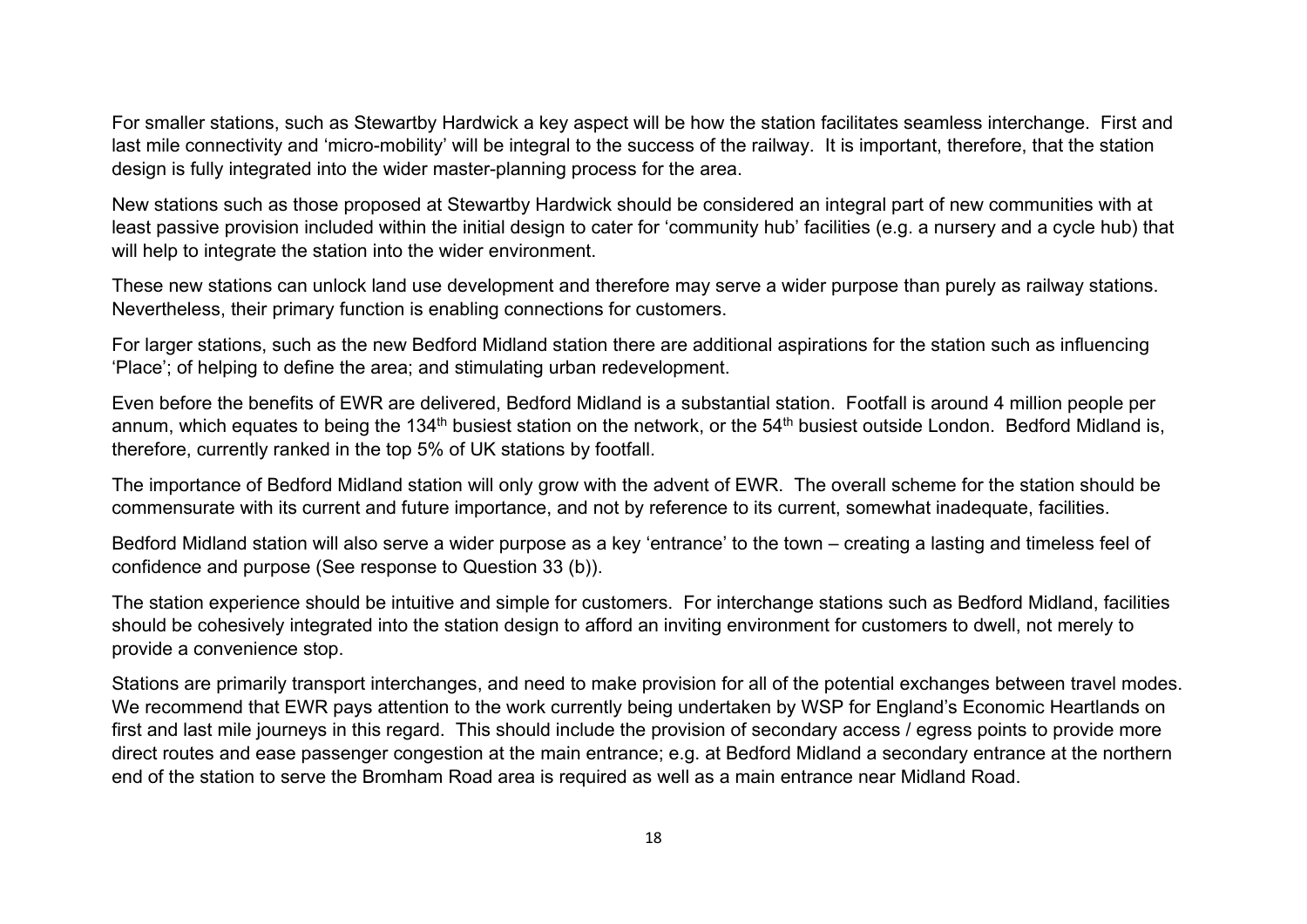In all cases, interchange with buses should be an integral part of station design, with easy access for buses to the interchange and for passengers transferring between buses and trains. Routes between bus stops and station entrances should be covered walkways throughout.

Walking routes should be direct, follow the pedestrian desire line and include controlled crossing points across all traffic routes.

Ideas concerning current best practice should be imported from across the world. For example, there could be consideration of the provision of bicycle 'club' hub interchange facilities similar to those experienced on the Dutch railways. Ambition should not be limited, though, to existing ideas; as new technologies such as electric bicycles become more mainstream so there will be, for example, requirements for charging and for safe storage and, maybe, traffic segregation.

Within stations, the public areas should be designed to ensure that passenger flows and flows of disabled people / lift-users do not need to cross and re-cross each other.

To ensure inclusivity in terms of accessibility and the broader station experience stations should be designed so that:

- There re no unstaffed ticket barrier lines: calls from unstaffed barrier lines to 'help' facilities are often answered very slowly.
- Coloured on-floor markings guide people through facilities / to their platform.
- Accessibility is immediately visible on approach to the station.
- For people who cannot use stairs, there is not only a lift, but a second lift in case one of them fails.

Toilets should be provided at all stations.

Since there is a symbiotic relationship between stations and communities, BBC would like to engage with EWR in developing an integrated masterplan for each of the stations in the Borough.

This masterplan will build on and encompass the Council's Bedford Town Investment Plan which is currently being assessed by central government.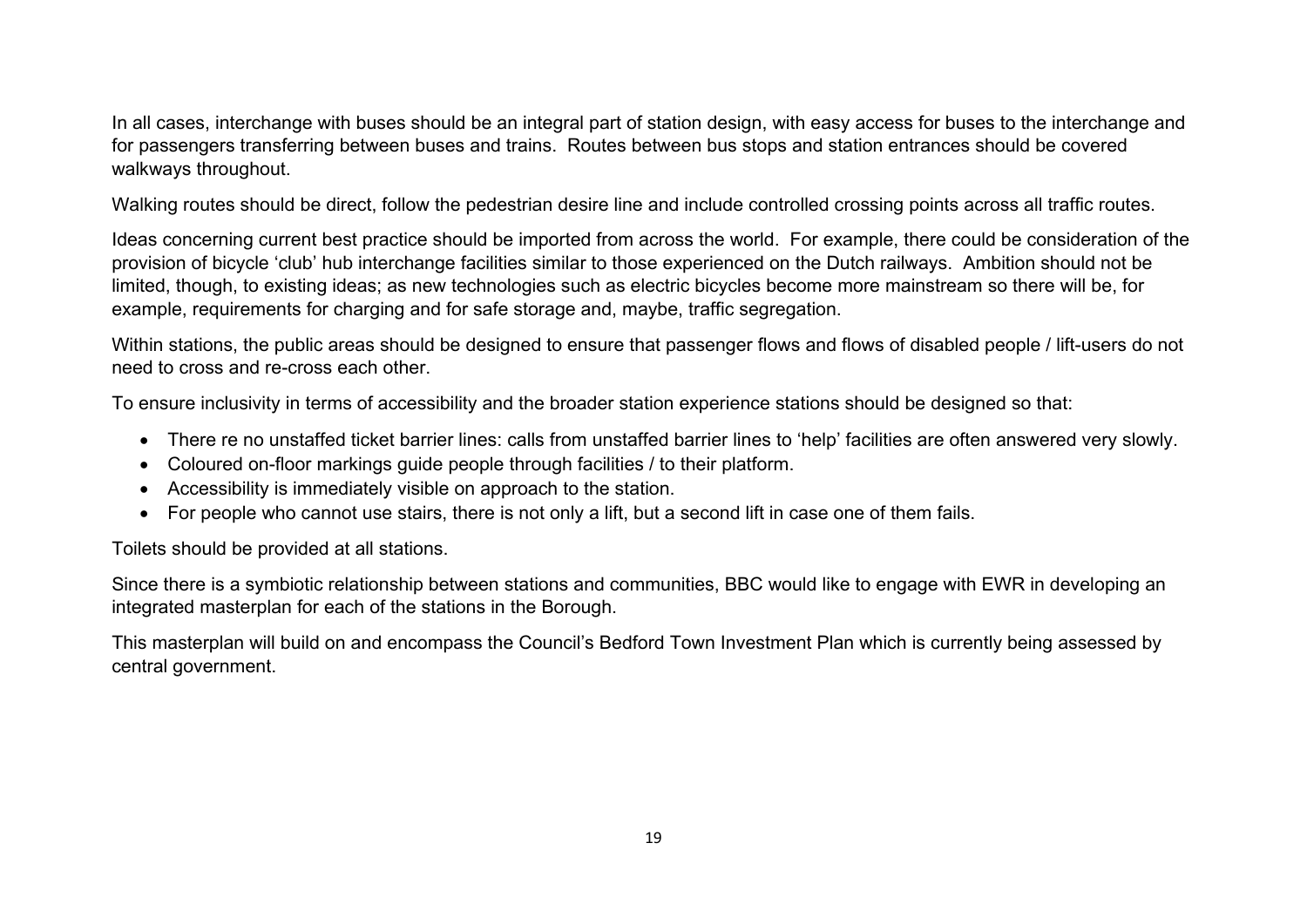### 4. On train experience

In terms of facilities, BBC desires:

- Best in class seating / leg room
- Sufficient seating capacity to minimise standing (and means to grow capacity with demand)
- Means to be able to undertake work / activity (Wi-Fi, (see below), table, sockets, lighting)
- Reliable air conditioning
- Reliable W/C's with natural light and a feeling of pristine hygiene. There should be measures to ensure accessible toilets are no more likely to out-of-order than other toilets.
- To cater for cycling customers (with full size cycles) without impinging upon non-cycling customers
- Flexible multi-purpose space of innovative design (and in keeping with an Inter-City standard) and robust build capable of being multi-functional e.g. seats and cycle space.
- Step-free accessibility for wheelchair / mobility scooter and buggy users without the use of ramps, and level access to trains at platforms.
- Adequate provision for wheelchair / buggy / mobility scooter users so that they do not feel as if they are an afterthought.
- The harnessing of smart-phone app technology to enable personal video connectivity between:
	- customers and railway control employees for live face-to-face communication in the event of problems/disruption
	- customers and British Transport Police in order to provide additional security or to deter crime
- Best practice in on train information (including connection information / available seating etc.)

In terms of access to mobile connectivity, a holistic solution would be to enable strategic location of mobile network 5G+ coverage along the line of route. Such an approach would not only ensure that Wi-Fi connectivity on the train was uninterrupted and of high quality, it would also bring real benefits to local residents.

# 5. Interaction with colleagues

Technology assists us in many ways to make life easier, but technological developments increasingly mean that human interaction is lost. Sometimes, though, customers need the human touch. EWR should make personal service a part of the core customer proposition. Ideally this should be in person. However, this does not necessarily need to be face-to-face; the ability for a customer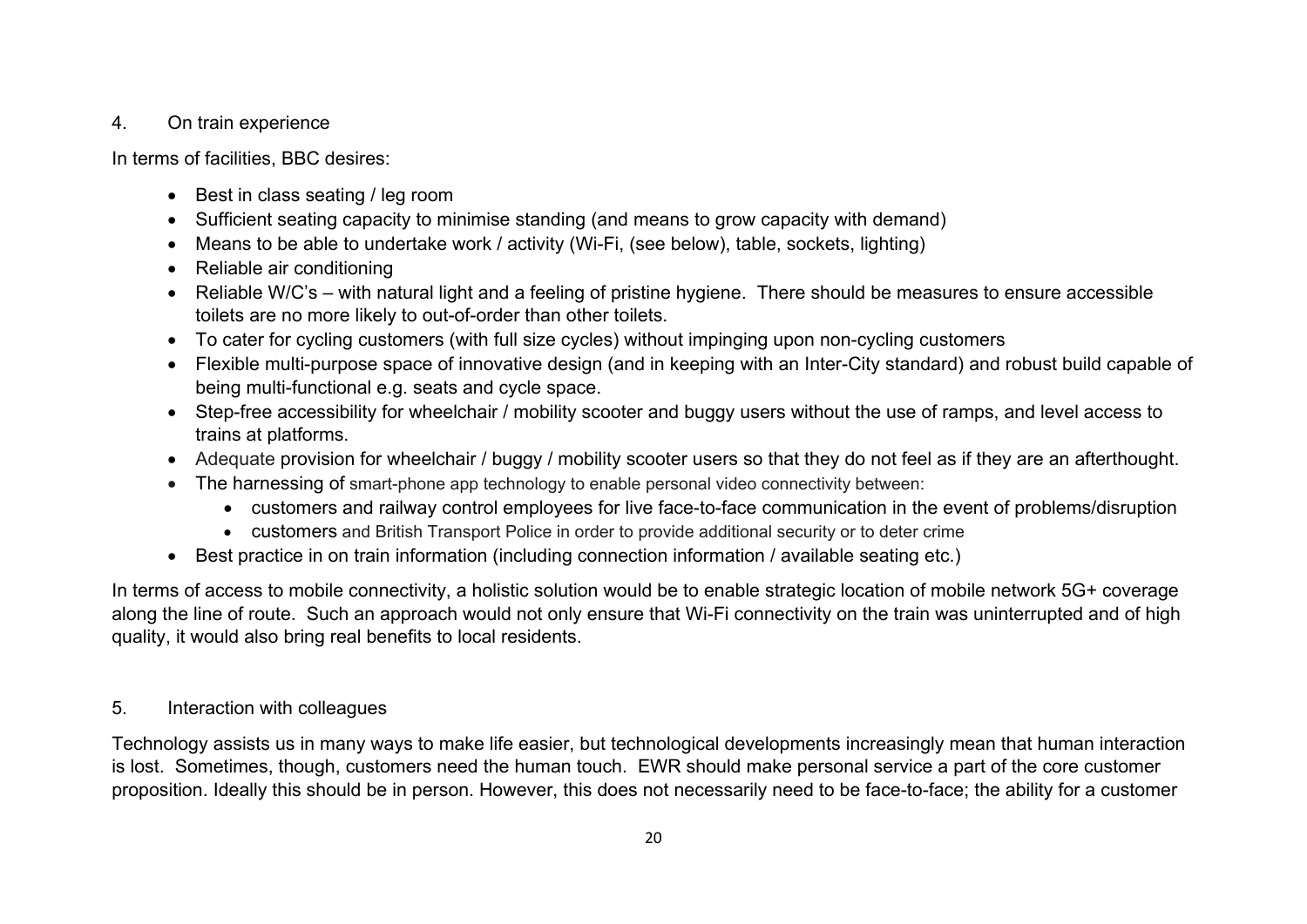to 'inter-face' in real time with a human being by video means with smart phone and tablet applications could provide a means for providing customer service, reassurance, complaint resolution etc. in real time.

We would also wish to see the provision of easy to use systems on trains and at stations for those who are not 'digitally native'.

The benefit of accessing staff in a 'Zoom'-like context would not only lever staffing efficiencies but could also enable a much greater degree of human support where and when it is needed. The utilisation of technology to open new routes of access for customers to EWR employees could be extended to the provision of a means for a 'safety link'.

Employees at stations, where they are required, should be in customer-centric roles engaging with and living the customers' experience alongside them. The most memorable railway customer experience (for good or bad reasons) is often the human interaction with railway employees. Where it is possible, the local community credentials of EWR can be strengthened by employing locally.

#### 6. Customer information

The principles of simplicity and accessibility, which are of paramount importance to customers, should underpin both the customer experience and the provision of customer information. The EWR website should be intuitive in operation and really simple to use. There should be a clear route to problem resolution which includes a phone number that allows contact with a human being.

Where possible there should be an automated resolution process where the railway company is at fault.

The provision of accurate and appropriate real-time information during periods of service "perturbation" is important to customers. Where possible, appropriate automatic alerts should be directed to individual customers' mobile phones. The principle should be that 'too much information is bewildering, guide me via my phone and update me!'

We would also wish to see the provision of easy to use systems on trains and at stations for those who are not 'digitally native'.

- 7 Section A Oxford to Bicester BBC has no opinion
- 8 Section A Oxford to Bicester BBC has no opinion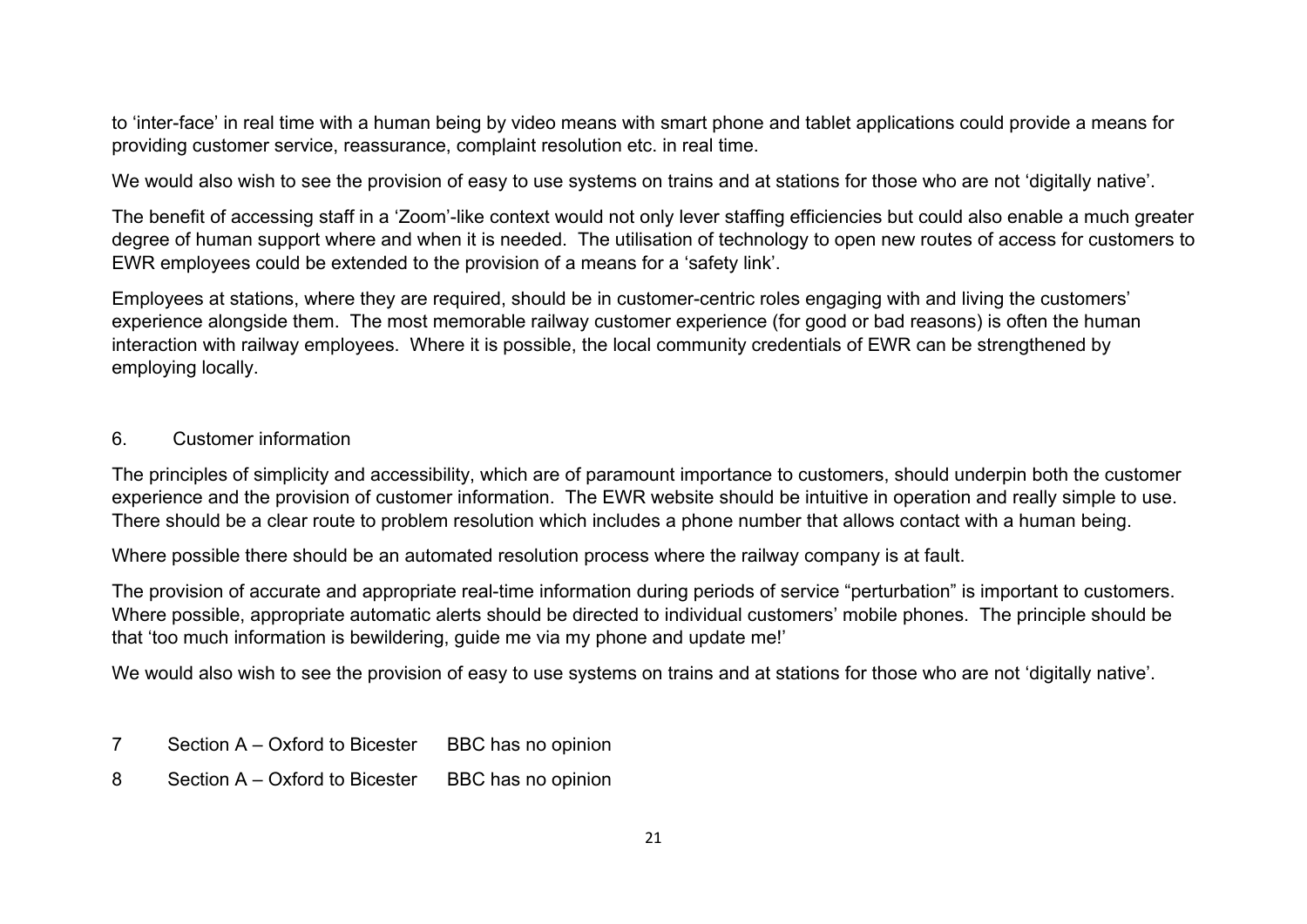#### 9 Section A – Oxford to Bicester BBC has no opinion

10. Section B – Bletchley / Marston Vale Line

BBC is strongly in favour of Marston Vale Concept 2.

#### 11. Section B – Marston Vale Line and preference for stations

BBC strongly supports Marston Vale Line Concept 2 which it believes offers more and better journey options, and has better potential to deliver growth.

In relation to the proposals for a new station in the vicinity of Stewartby Hardwick:

- We require at least one of the Oxford to Cambridge services to call at this station;
- Specific access arrangements will be required from the station to Kimberley College on Green Lane, Stewartby
- We would like to work with EWR to understand and develop thinking on the connectivity between this new station and the nearby communities in Wixams and Wootton.

### 12. Section B – Why (to Q11)

BBC rejects Marston Vale Line Concept 1 because:

- a one train per hour service for the stations in the section is insufficient;
- the increased journey time of the additional calls will make the service uncompetitive;
- the existing stations in the Borough (Stewartby and Kempston Hardwick) are not in the optimal locations to serve existing communities or stimulate economic development
- Stewartby is the busiest station on the line between Bedford and Bletchley yet has a lower level of service.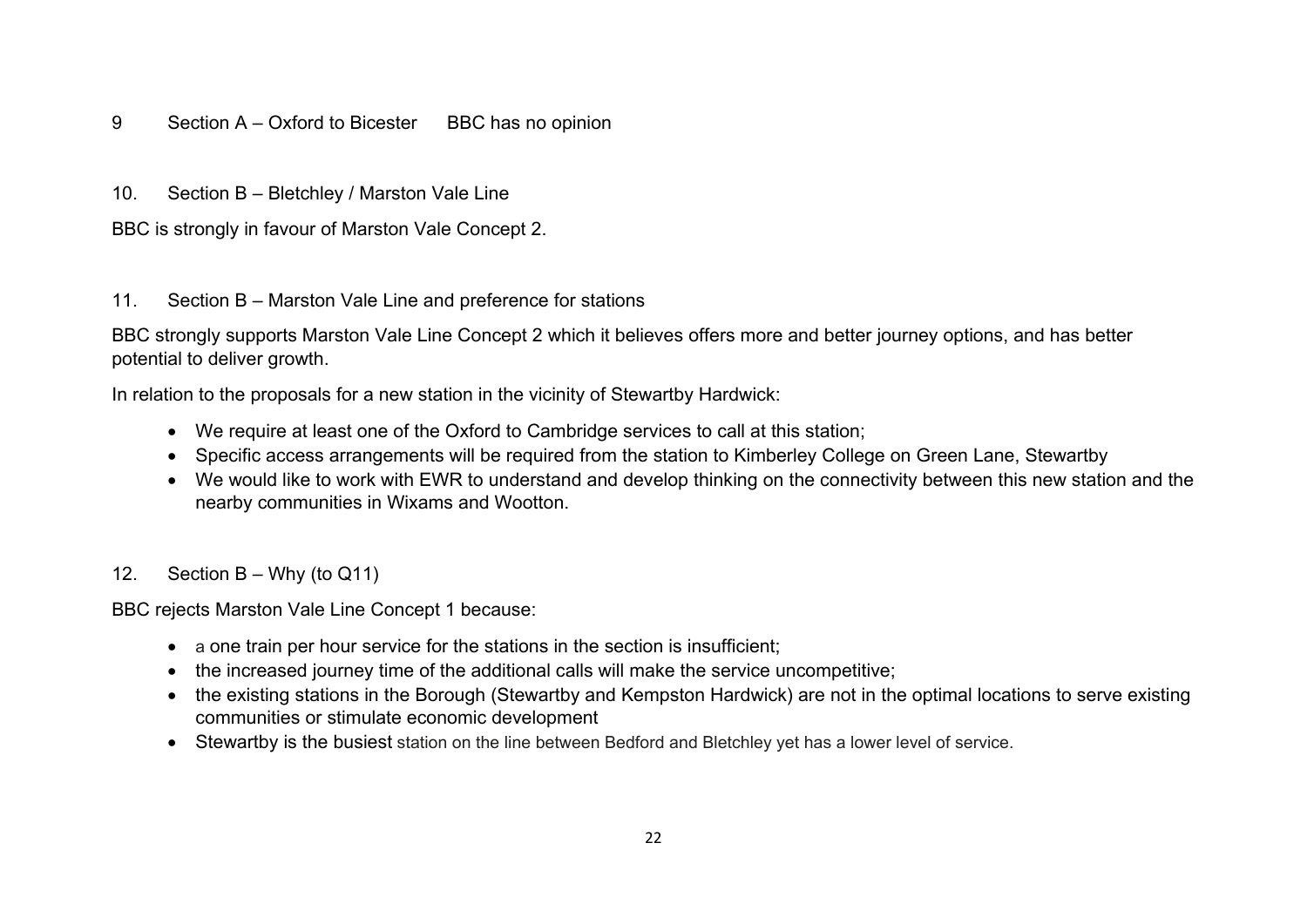| 13 | Level Crossing - Fenny Stratford  | BBC has no opinion |
|----|-----------------------------------|--------------------|
| 14 | Level Crossing - Fenny Stratford  | BBC has no opinion |
| 15 | Level Crossing - Bow Brickhill    | BBC has no opinion |
| 16 | Level Crossing - Browns Wood      | BBC has no opinion |
| 17 | Level Crossing - Pony             | BBC has no opinion |
| 18 | Level Crossing - Woburn Sands     | BBC has no opinion |
| 19 | Level Crossing - Aspley Guise     | BBC has no opinion |
| 20 | Level Crossing - Husborne Crawley | BBC has no opinion |
| 21 | Level Crossing - Lidlington       | BBC has no opinion |
| 22 | Level Crossing - Millbrook        | BBC has no opinion |

# 23. Level Crossing – Green Lane (TL 014 422) Public Highway

BBC supports Option 1 as the preferred approach. We would note that the junction arrangements in this area will require particular attention to be paid to the known movements of abnormal loads and the Traffic Management Plans for nearby developments.

### 24. Level Crossing – Wootton Broadmead (TL 020 435) Public Highway

At this stage BBC has not identified a preferred option, although we support the replacement of the crossing with a bridge. However, in reaching a decision, EWR must give proper regard to the use of the station by students from Kimberley College.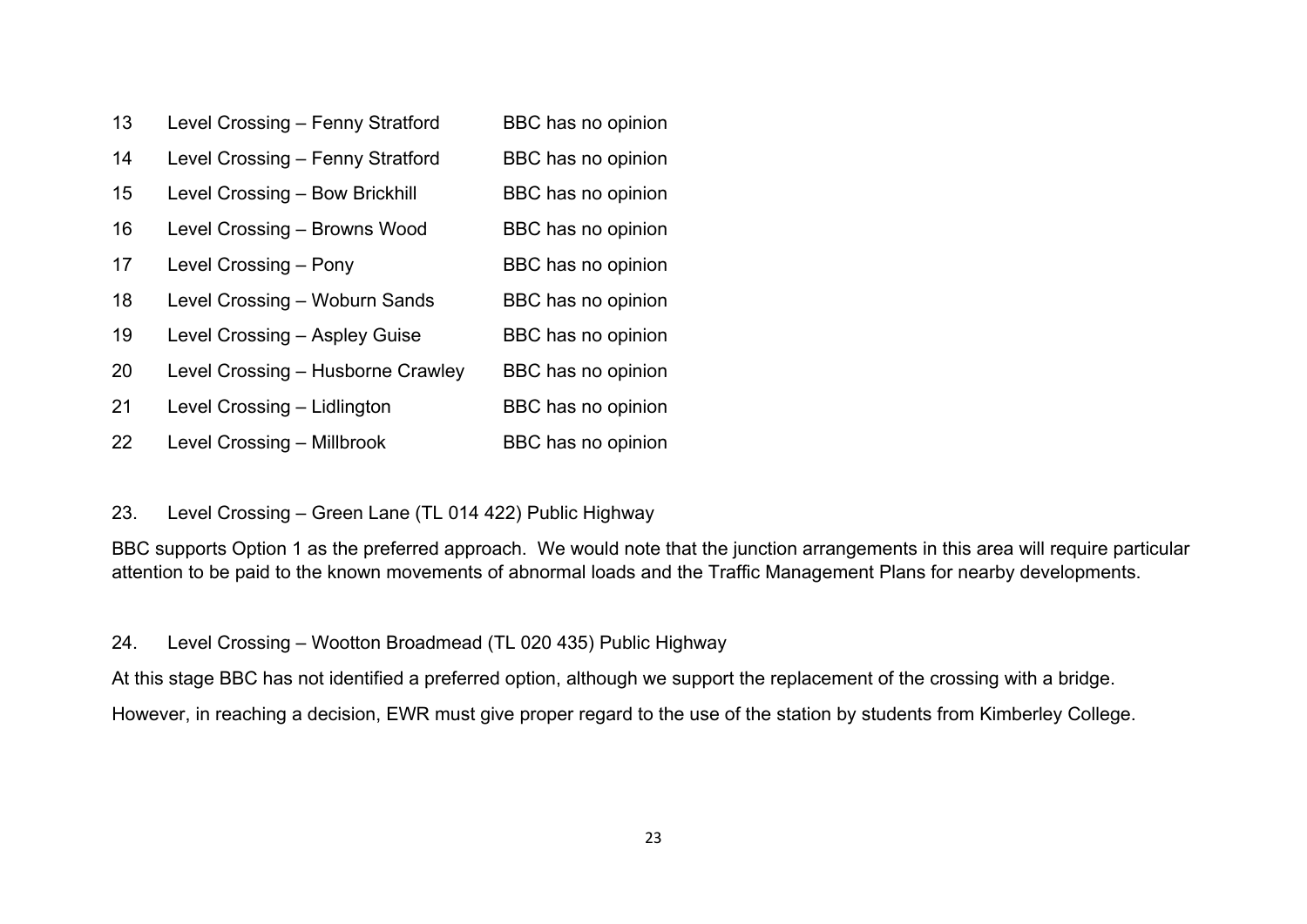# 25. Level Crossing – Wootton Village (024 443) Public Footpath

Because of the potential for future development of the land in the area of this footpath, BBC believes that EWR should future proof the crossing by constructing a bridge with ramps.

This section of the Consultation Technical Report also mentions the proposal to close the existing Stewartby Brickworks crossing at TL016 425. Because of the importance of this site for redevelopment, it is our view that plans should be included to retain a crossing of the railway.

# 26. Level Crossing – Kempston Hardwick TL 026 448) Public Highway

At this stage BBC has not identified a preferred option.

# 27. Level Crossing – Woburn Rd (TL 034 464) Public Footpath

We have no objection to Connectivity Option 2 which shortens the length of diversion required for Kempston Footpath No 1.

# 28. Level Crossing - Bedford Carriage Sidings (TL 043 494)

BBC accepts that further work is required to determine revised access proposals to these sidings dependent upon wider route access decisions.

# 29. Preference for proposed options for Marston Vale Line

BBC would, prefer that the chosen option would be the one which achieved the quickest delivery of the new railway. Option 2 appears to best-placed to achieve this, followed by Option 3 and Option 1.

However, there is a lack of detail available and further information is required to allow a definite decision to be reached. This includes: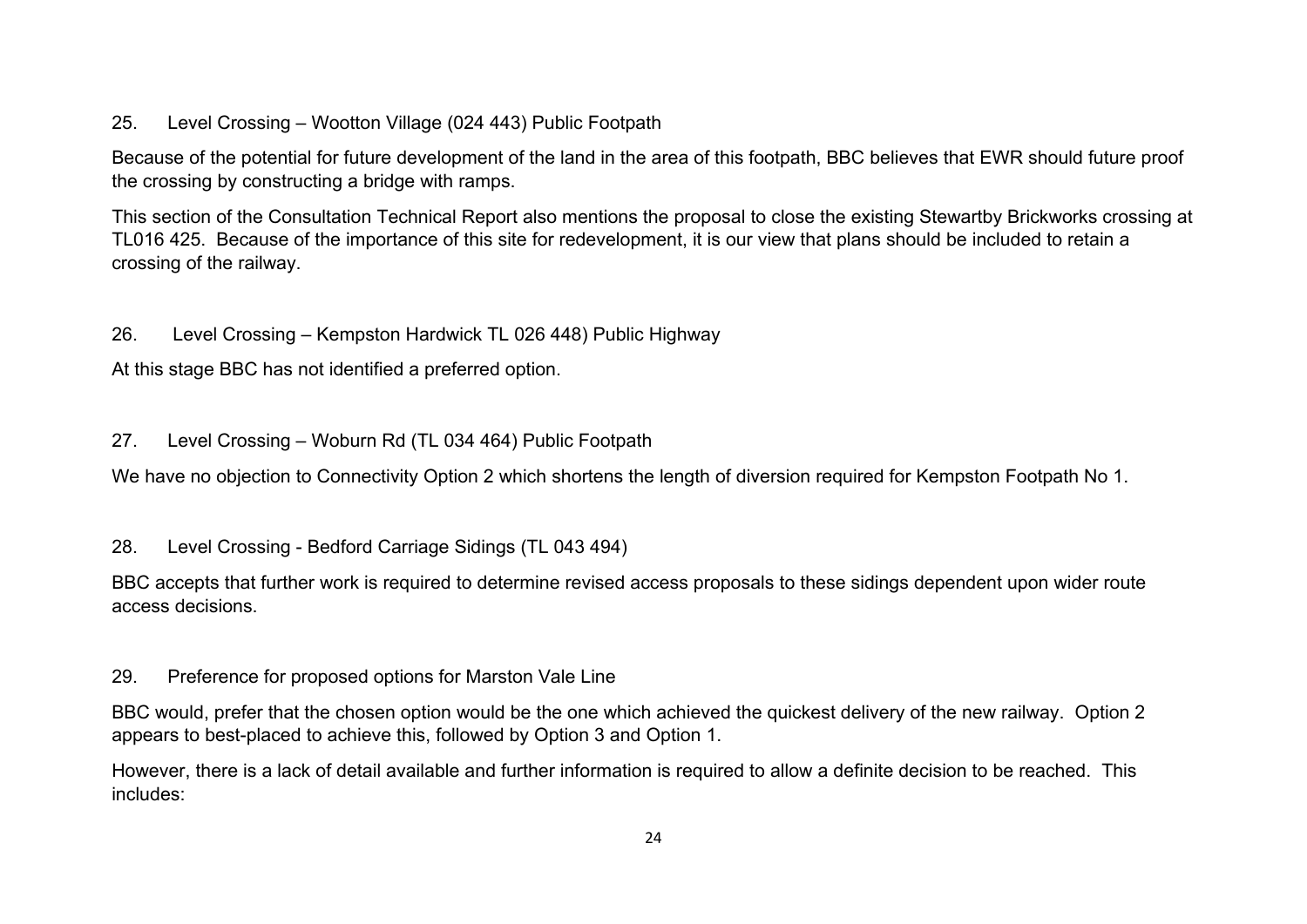- Estimates of the time taken to deliver under each option
- What would the mitigation be for customers in respect of replacement transport for the duration of the works
- How the disruption from construction works would be managed

The works will require timely two-way engagement between EWR and stakeholders in the community. There is an opportunity to win or lose advocates in how EWR approaches this work.

We would expect this stage of work to be completed before the Bedford – Cambridge connection, and would want to see a service from Oxford to Bedford to be implemented at the earliest opportunity.

# 30. Why to Q 29

BBC recognises the importance in the potential of transformation of this aspect of the scheme. The Council supports the approach that will yield the best economic outcome in the shortest duration. Furthermore, the Council recognise that all of the options will create some disruption, especially to passengers, and contingency plans need to be developed to minimise individual disruption.

31. Preference for the proposed options for Fenny Stratford additional track

BBC supports the proposal for the provision of an additional track at Fenny Stratford. BBC has no preference in respect to Option 1 or 2.

# 32. Why to Q31

BBC has no preference in respect to Option 1 or Option 2.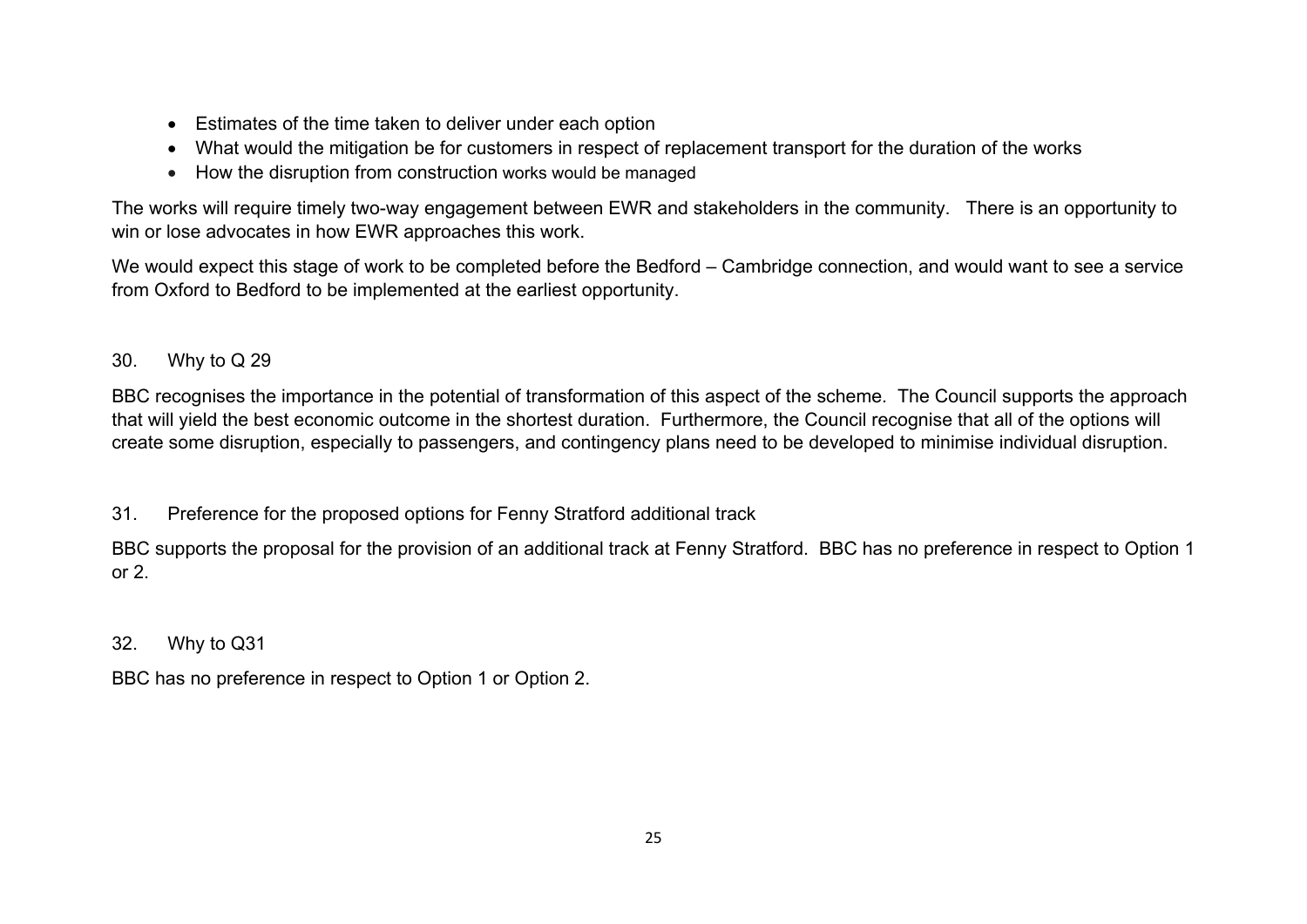- 33. Section C Bedford Bedford Area
- (a) Bedford St Johns and the areas around it.

A relocated St Johns station has the potential to open up a significant portion of the south Bedford residential area to a regular and speedy rail service. This will have the knock on benefit of easing congestion and parking capacity at Bedford Midland.

A new St Johns station situated close to the hospital (Option 1 – Hitchin alignment) will improve sustainable travel options to the hospital, and open up a 'health-link' to Addenbrooke's hospital in Cambridge.

This option will help to stimulate economic regeneration of land in the immediate vicinity of the station, thus helping to bring jobs and prosperity to the immediate area. Option 2, a station further south, is not congruent with these aims.

Option 1 will allow much better linkages to the bus network than option 2, supporting sustainable travel options.

We are keen to explore access arrangements to the station platforms, and whether these might include a Cauldwell St entrance.

(b) Bedford Midland station and the area around it.

The opportunities presented by an EWR stimulated redevelopment of Bedford station is the biggest single opportunity in the redevelopment of this area of Bedford since the station was rebuilt in 1978, and perhaps since the railway came to Bedford in 1859.

BBC actively supports the approach of EWR in respect to the opportunities that are inherent with a carefully designed and integrated masterplan for the station and the surrounding hinterland. The opportunities to maximise the economic, social, cultural, and architectural benefits will only be fully realised if EWR works closely with BBC and integrates station development with the emerging Bedford local planning processes.

As well as the introduction of a western access into Queens Park, it will be important to construct a further entrance to the redeveloped station; either to allow access on food from the Bromham Road direction if the northern concept is chosen; or at the south end of the new station if the southern concept progresses. Passengers should not be required to walk past the train they wish to catch in order to enter the station and then retrace their steps.

BBC welcomes the proposals of EWR and is looking forward to working closely with EWR to maximise the collective opportunities and to minimise any dis-benefits associated with the scheme.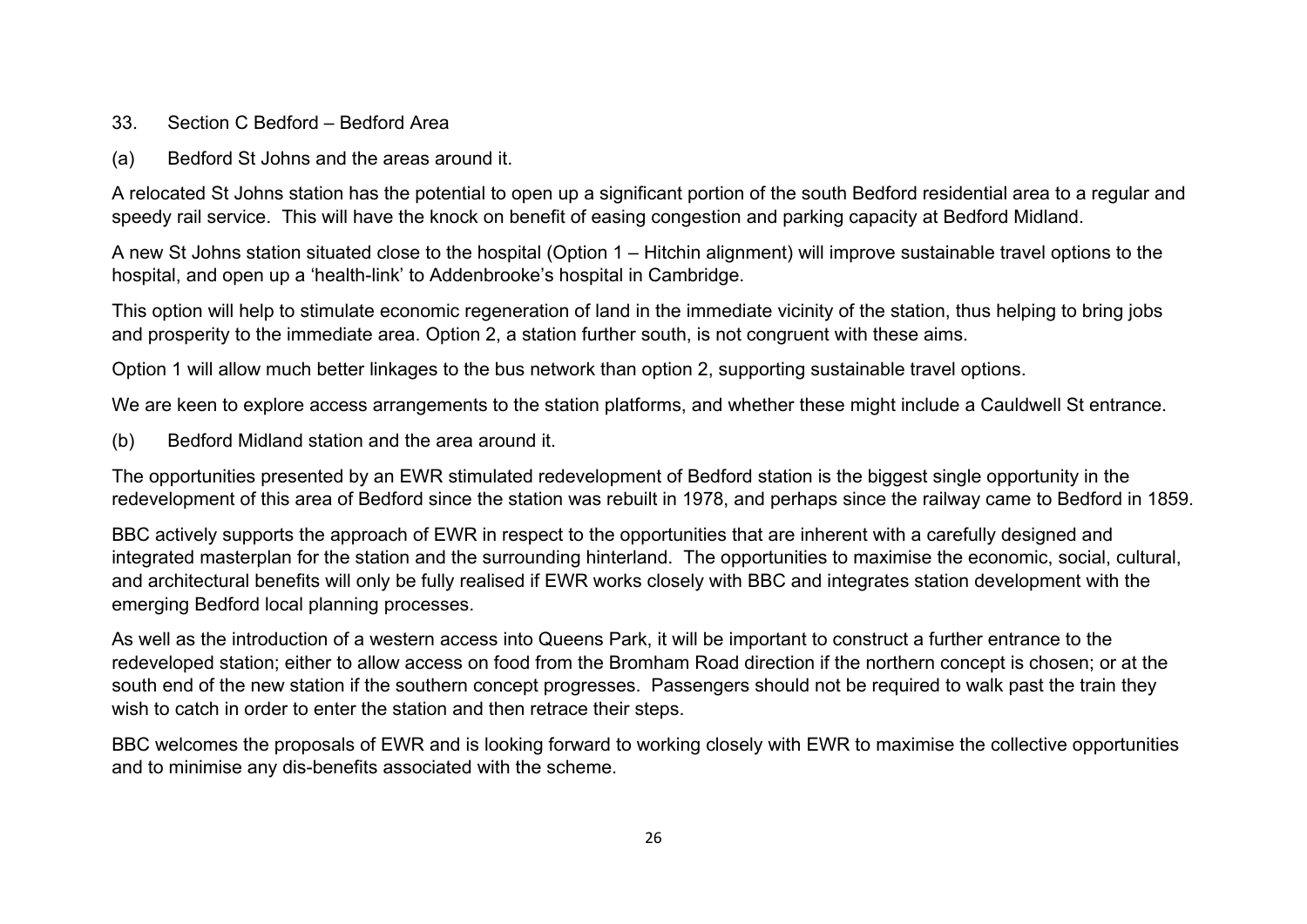# (c) North of Bromham road.

BBC wants to see the four-track option north of Bromham Road bridge in Bedford. This option will provide the necessary railway infrastructure for EWR without requiring the compulsory purchase of numerous houses alongside the route.

BBC believes that it is not necessary to construct additional tracks – a plan that would necessitate substantial demolition of private property. The use of the existing slow lines between Bromham Road and the junction for Cambridge would in our view, and that of Network Rail, be achievable within the constraints of existing traffic on the route.

The Slow Lines north of Bedford station are only used on a regular basis by freight trains, of which there are typically one or two per hour each way. Southbound East Midlands Railway trains calling at Bedford also use part of the slow line from Bedford North Junction to Bedford. This happens twice an hour. The simplified track diagram below shows that conflicts between eastbound EWR trains and southbound trains on the Midland Main Line could occur at points A, B and C.



*Figure 6: a 4-track solution for EWR.*

As suggested in paragraph 8.5.15 of the EWR Consultation Technical Report, the installation of a new crossover between the 'up fast' line and Platform 3, south of Bedford North Junction (shown green on the diagram above), would remove conflicts between the other passenger services and EWR services (removing opposite direction conflicts across track shown at position B).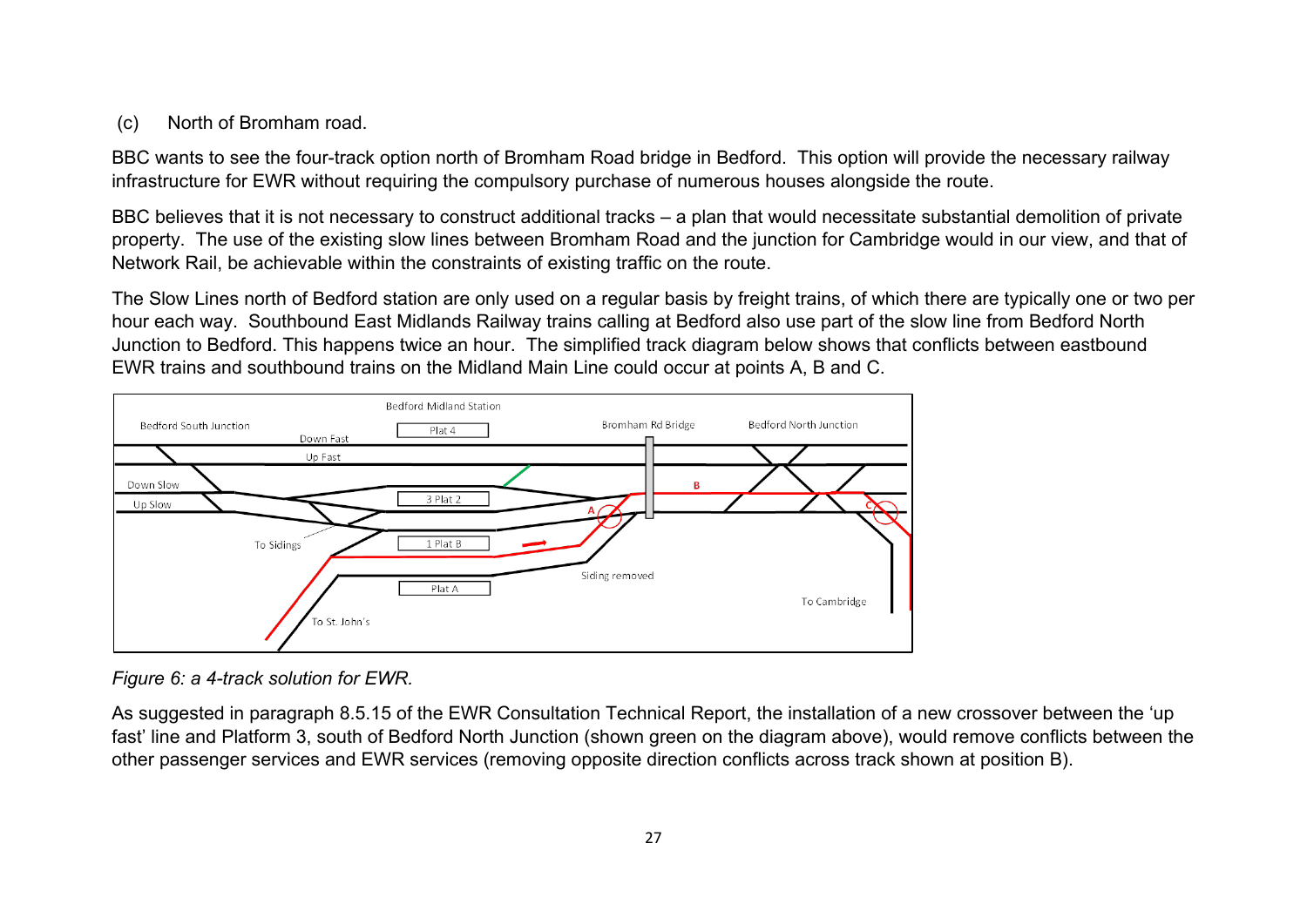We calculate that such an intervention would mean that, assuming two freight trains per hour each way using the slow lines on the Midland Main Line, line availability for eastbound EWR trains would be 40 minutes per hour.

This, as Network Rail found, should be more than sufficient to cater not only for the currently proposed four EWR services per hour, but also for any future aspiration of six trains per hour.

The Consultation Technical Report also notes (paragraph 8.6.65) that the installation of this crossover would necessitate a reduction in line speed on the 'up fast' from 125 mph to 110 mph through this point (presumably because of track geometry). This speed reduction is a small price to pay, perhaps costing half a minute in the journey time of non-stop southbound trains, for the sake of the demolition of houses in the Poets Area, with all the associated disruption and misery caused to the residents affected.

The introduction of this crossover introduces positive benefits whereby southbound passenger trains can call at the station more easily (this applies to both expresses from the East Midlands and the Corby electric services to London). In such cases the crossover would reduce the time penalty associated with calling at Bedford. According to East Midlands Railway, the time penalty of up to 7 minutes is one of the reasons why they are currently reluctant for trains to / from Nottingham to call at the station.

The provision of a platform on the 'up fast' line as part of the station reconstruction would also remove conflicts with EWR services, and reduce the time penalty from calling at the station.

If, despite this, EWR were to reject the four track option and press on with six tracks, then BBC strongly believes that the land requirement necessary for the creation of two more tracks is less than the provision within the Consultation Document. The Consultation Document suggests that 19 metres of additional land is required for the addition of two new tracks. The Council believes that a maximum of 11.5 metres would be required in accordance with current railway standards.

- Network Rail Standard NR/L3/TRK/2049/mod01 A.6.4 part 2 (p31) describes track intervals of 1970mm between track pairs, and 3188mm between pairs of tracks. With a 3500mm allowance to boundary fence line, that results in a total width of just over 11.5 metres. We recognise that this 11.5 metres arrangement may not give EWR the flexibility to gain access to their tracks for inspection and maintenance without interface with Network Rail. However, we would suggest that a permanent fence line between the two railways would assist with this, leaving room for a safe access position between each railway's nearest rails and the fence. This arrangement would not need to significantly increase the overall EWR corridor width beyond the 11.5m suggested.
- It is worth noting that the 19 metres suggested is approximately the same as the full width of the current overhead line portals on the existing Midland Main Line covering four tracks.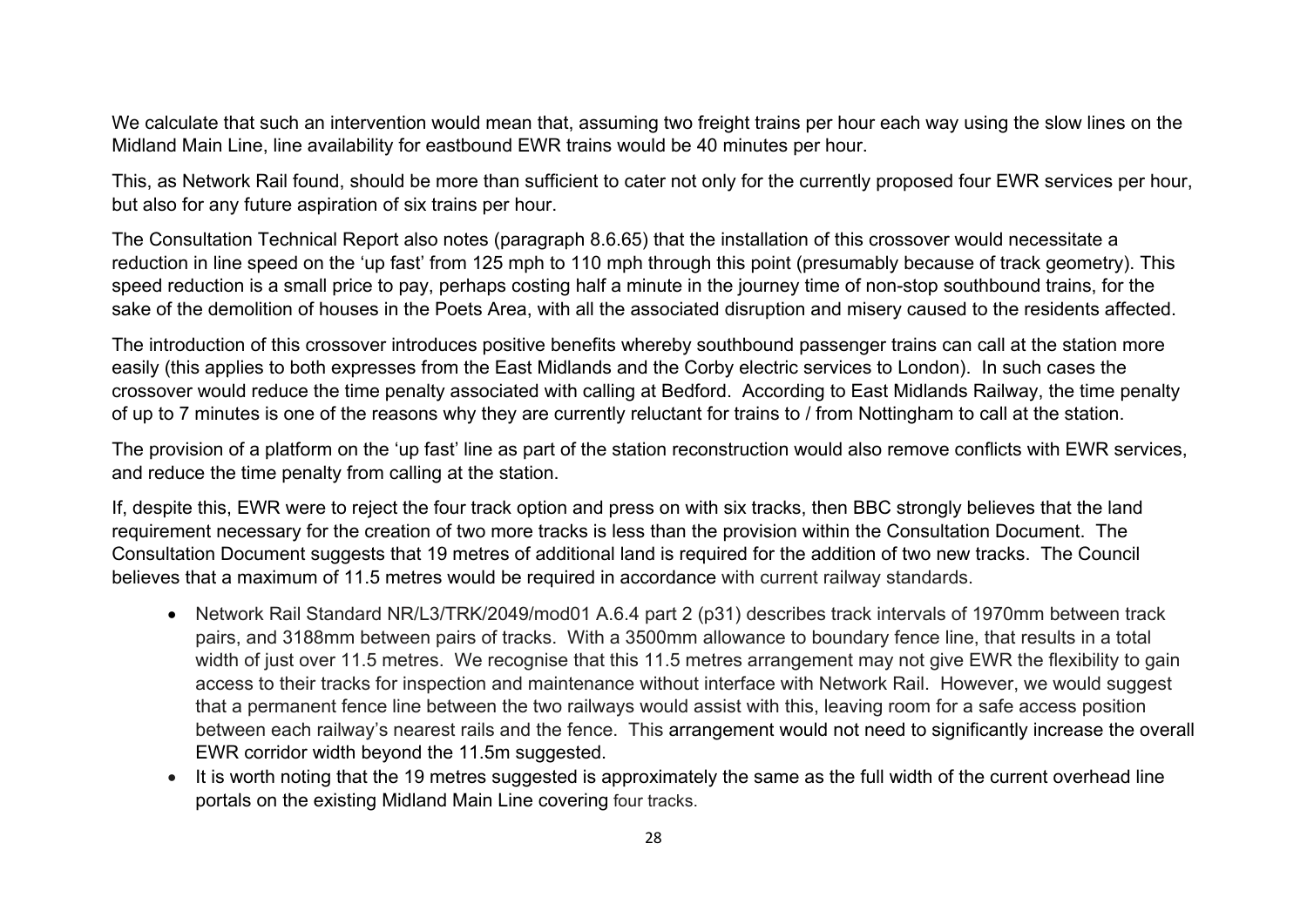The Consultation document states that some of this land is needed for construction. Demolishing residential properties purely to facilitate temporary construction activities is unacceptable.

The length of the pinch point of affected residential properties is approximately 320 metres, so it should be possible to position most lineside equipment either side of that section, to reduce more general impact. Where such equipment cannot be relocated, we would expect EWR to limit the impact through limited and restricted use of some garden space rather than complete properties.

The 4 metre additional construction space beyond the fence line is unnecessary. Suitable access can be managed through the staging of the works rather than permanently taking land and property for what would be only a temporary requirement. Network Rail, for example, work within the railway boundary when they undertake substantial renewals work.

The EWR identification of all houses within any terraced housing group as being 'at risk' seems unnecessarily alarmist. We would expect that it would be far cheaper to strengthen and appropriately seal the outer faces of what are currently mid-terraced properties than compulsory purchase whole terraces.

The Council, therefore, insists that in the event that six tracks were to be found necessary in the view of EWR, further work is undertaken to verify in detail only the minimum amount of land which is absolutely needed.

It is also imperative that the residents in the area are afforded the optimal level of sound insulation possible. We believe that is essential that, in this instance, a wall, not a fence, should be constructed to a jointly agreed specification to protect the residents.

Furthermore, in the event that six-tracks are constructed and a four metre 'buffer' between the permanent boundary and a temporary boundary is acquired for the construction period, that prior to the opening of the railway mature trees are planted in order to enhance the visual amenity and to provide further sound proofing.

#### 34. Rank Preference for St Johns

BBC wholeheartedly supports Option 1, siting the station between the Cauldwell Street and Ampthill Road bridges with the potential for secondary access to these roads. We reject Option 2.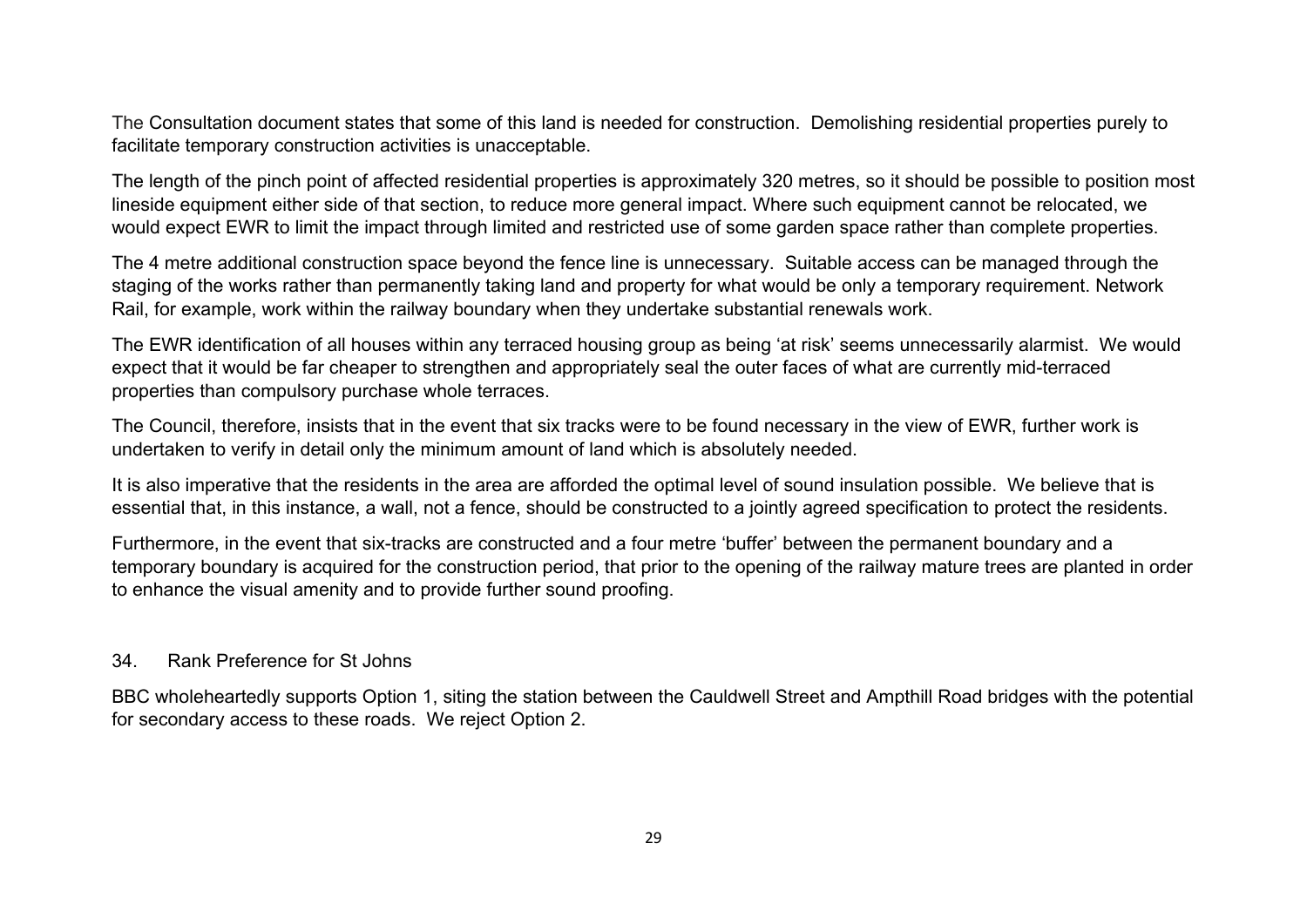# 35. Why to Q 34

Option 1 provides sustainable transport connectivity to the hospital, creates a 'health-link' to Addenbrooke's Hospital and helps to unlock future development in the vicinity which will improve the economy of the town.

# 36. What do you think is important to consider when developing the preferred option for Bedford Midland Station

A carefully crafted Bedford Midland Station design offers, for example, the potential to:

- integrate the existing north-south services with the new by careful design and a holistic railway approach to customer delivery, making connectivity at Bedford simple and easy;
- create an iconic architectural statement in station and hinterland design which describes the future ambition of both the railway companies and the town;
- provide a plaza or entrance to the town, integrating with redevelopment opportunities for Bedford;
- serve the station and the town better by upgrading the Ford End Road bridge for stronger east-west connectivity to meet the needs and demand generated by the station;
- by repurposing land and making more effective use of real estate to creating a centrepiece for urban regeneration establishing a new Quarter for the town
- provide adequate car parking
- deliver top-class interchange facilities for those leaving and arriving by bike, bus or taxi

In terms of station design to maximise operational and customer service benefits, BBC considers the following to be important aspects for the redevelopment of Bedford Midland Station:

- A high-quality station design appropriate for the 21st Century.
- A platform is included on the Up-Fast line to enable better connectivity between EWR and the East Midlands, and to potentially unlock a post-HS2 Bedford to Leeds service.
- All aspects of the station are easily accessible in a step-free manner, including a western entrance serving Queen's Park and cycle access from Bromham Road.
- With the main station entrance moving to the Midland Road area, secondary entrances should be constructed to the north or south of the site depending on the concept that is chosen.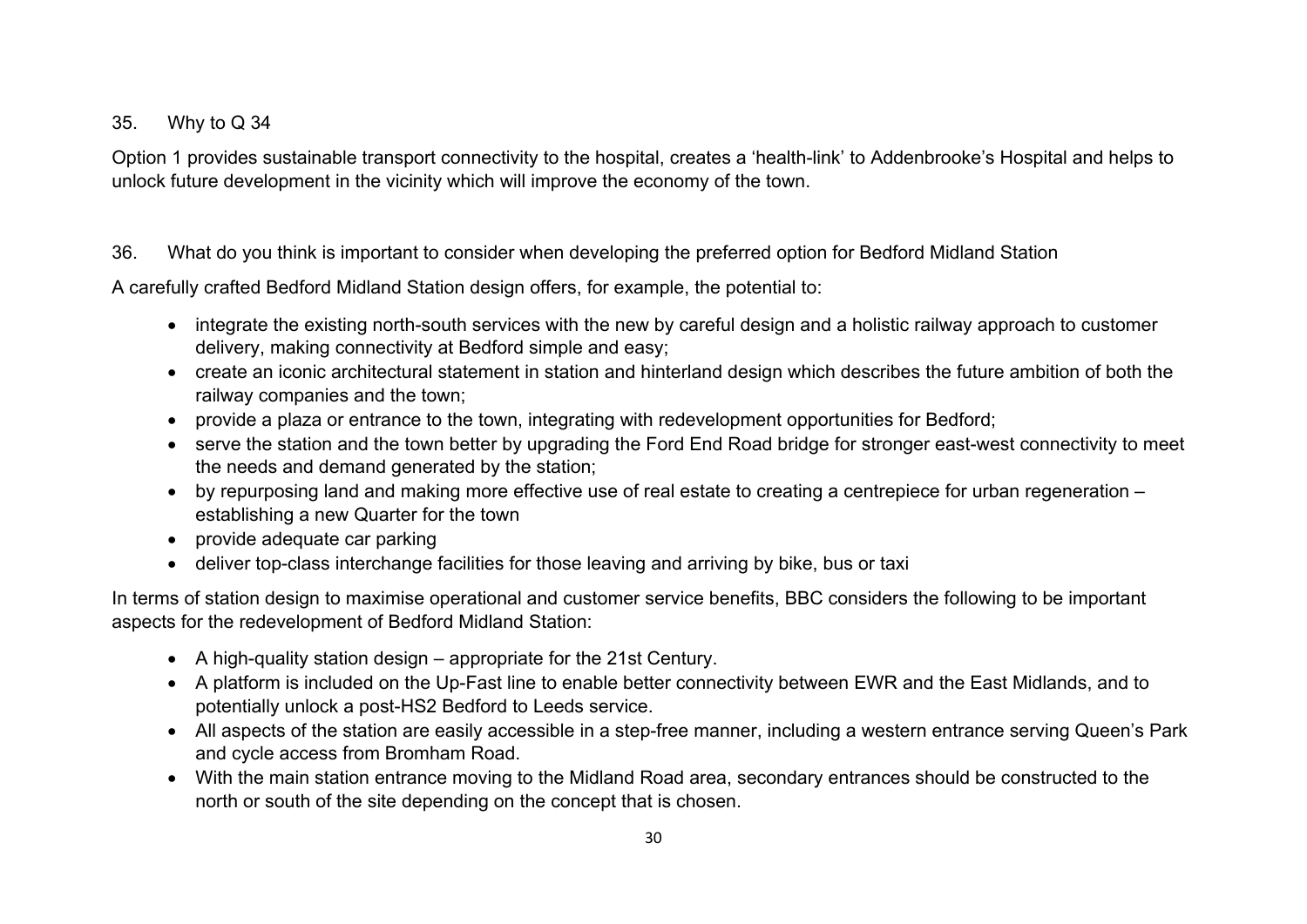- Design of tracks and platforms includes capacity for future growth (not just EWR)
- That the operational hinterland of sidings etc. is developed to facilitate the optimum operation of EWR, East Midlands Railways, Thameslink and the station.
- That the station complex helps to enable, and integrates with, the economic development and regeneration of the area.
- 37. What do you think is important when developing option for north of Bromham Road Bridge

Please see our detailed response to Q33(c) above.

38. Section D Clapham Green to Eversdens – preference

Although this question relates to the proposed route through Bedfordshire and Cambridgeshire, our feedback is based purely on the route options and their impacts within the Bedford Borough area

The EWR Consultation Document includes five possible alignments split into North and South options which do not diverge until they approach the A1:

- North Alignments:
	- 1 (Dark Blue) EWR's 'Emerging Preference';
	- 2 (Red); and
	- 6 (Light Blue)
- South Alignments:
	- 8 (Yellow); and
	- 9 (Purple) EWR's 'Emerging Preference'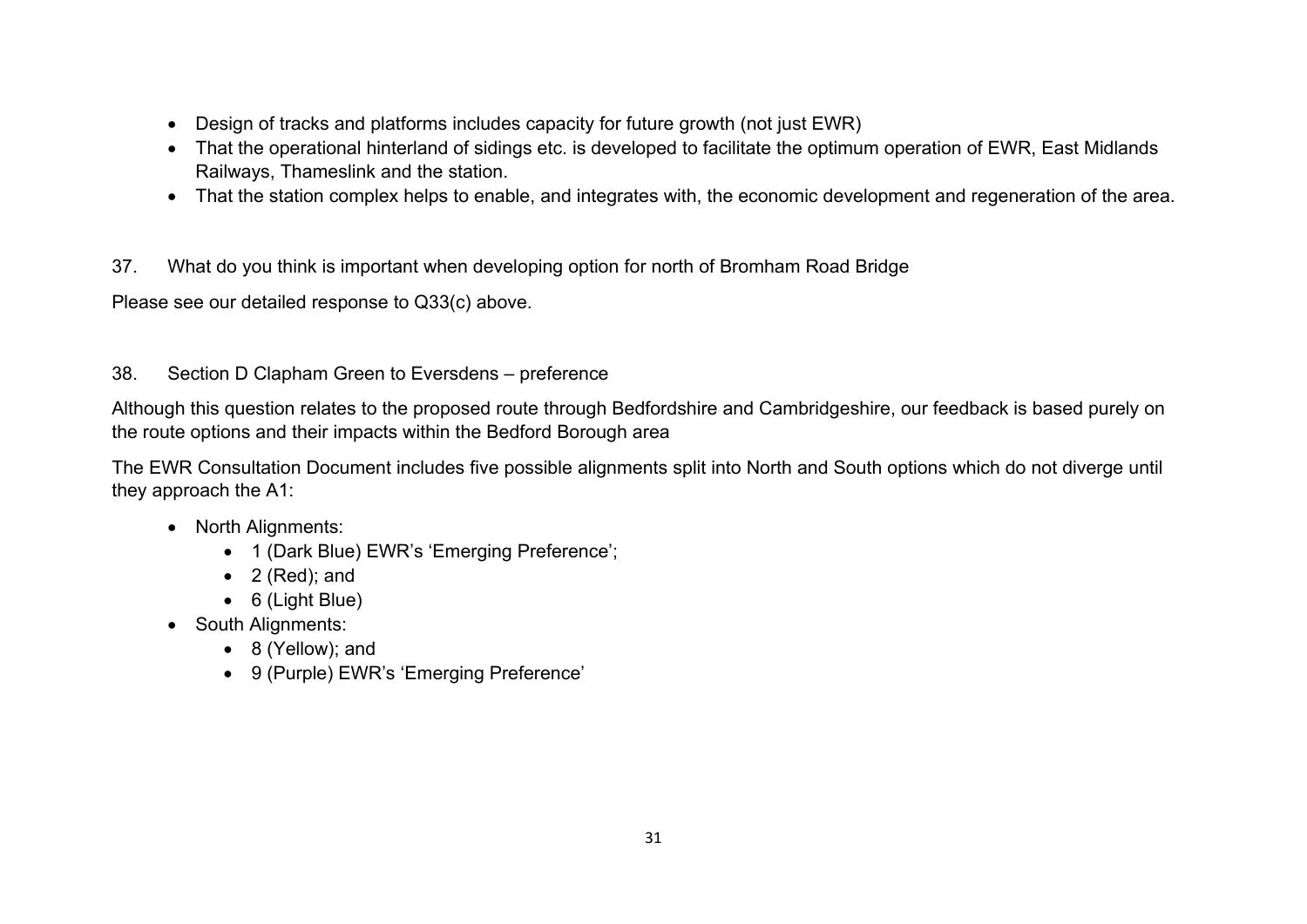#### Consideration of North and South Routes

In our analysis we have utilised the mapping available from EWR to estimate the route geography. Based upon this geography an assessment has been made of the likely location of cuttings, embankments and viaducts. An assessment was then made of the impact of the infrastructure of the northern and southern routes.

Separate pieces of work have examined the impact of the routes on the historic environment – from both an archaeology and a conservation stand point – and in relation to the Council's Minerals and Waste Plan.

### Infrastructure Costs

We analysed the comparative requirement for track infrastructure engineering as: 'at grade'; cutting; embankment or viaduct. Our assessment took no account of the cost implications of managing the gas pipelines which cross the route corridors. We would need to be assured that the costs of crossing these pipelines are understood in coming to a decision on alignments.



*Graph 7: Comparison between Northern and Southern alignments by distance by construction type.*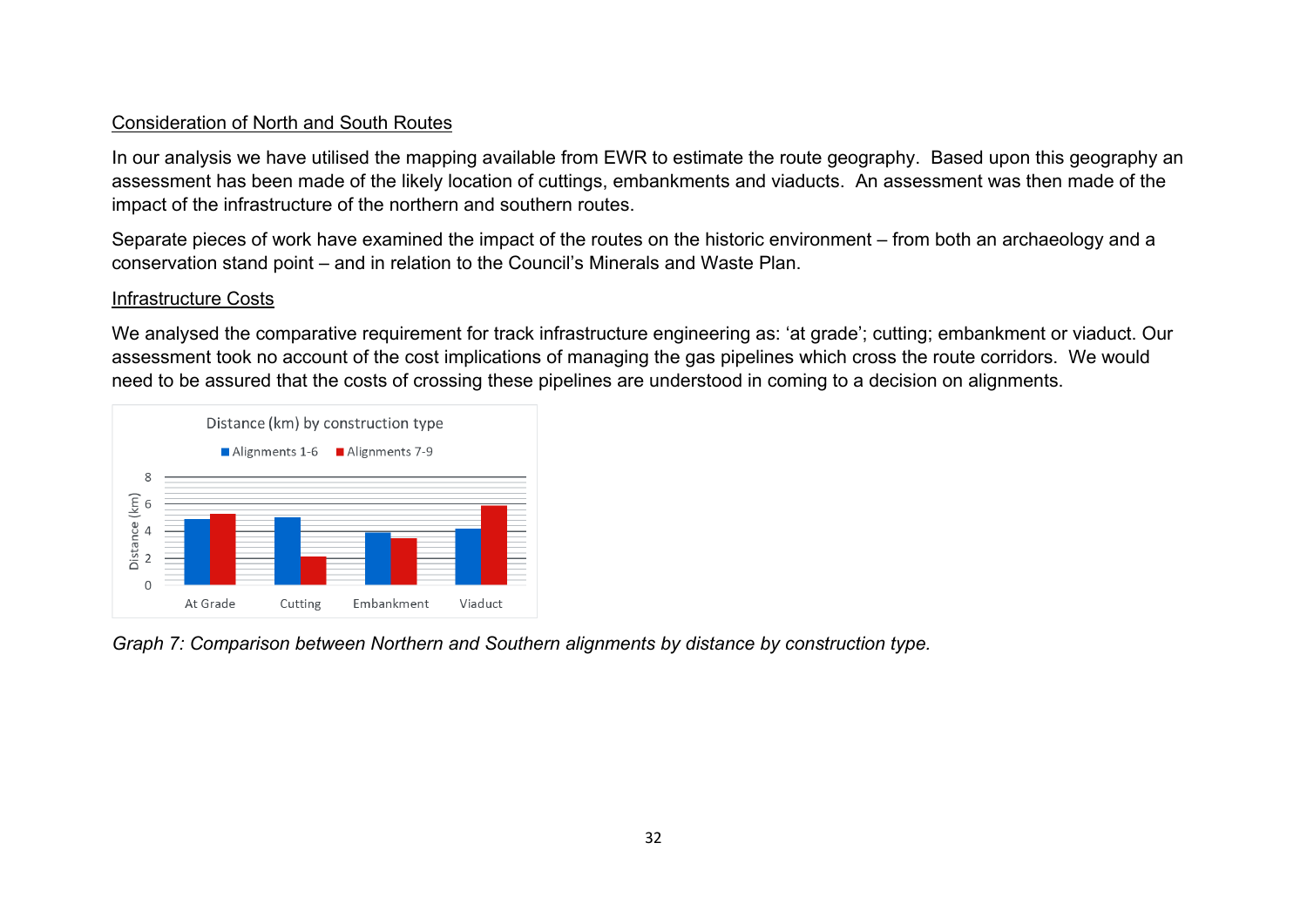

*Graph 8: Comparison between Northern (alignment 1-6) and Southern (alignment 7-9) routes by relative cost construction type.*

It can be seen from Graph 7 that the primary difference is that the northern routes (blue) require more than double the distance of cuttings and the southern routes (red) requires around a third more distance on viaducts. In terms of relative price comparison the increased cost of cuttings on the northern routes is balanced by the increased cost of viaducts on the southern route. The conclusions are that there appears to be little cost difference between the routes as they run within Bedford Borough.

Looking at the route as a whole, the figures supplied by EWR at Table 9.2 of the Technical Report suggest that the Northern routes are all cheaper than routes 8 or 9.

### Horizontal Alignment

The southern route passes very close to the Brickhill Country Park, which has been recently planted to become a woodland for the enjoyment of future generations. The proximity of the southern route to this is likely to result in greater noise impact than the northern option.

Whilst the northern route passes very close to Wilden, the southern has significantly more viaduct and embankment on the approach to the ECML, passing between Great Barford and Roxton villages and boxing Roxton in between the A421, A1 and EWR. The southern route is therefore likely to have a greater visual and noise impact than the northern route on residential areas.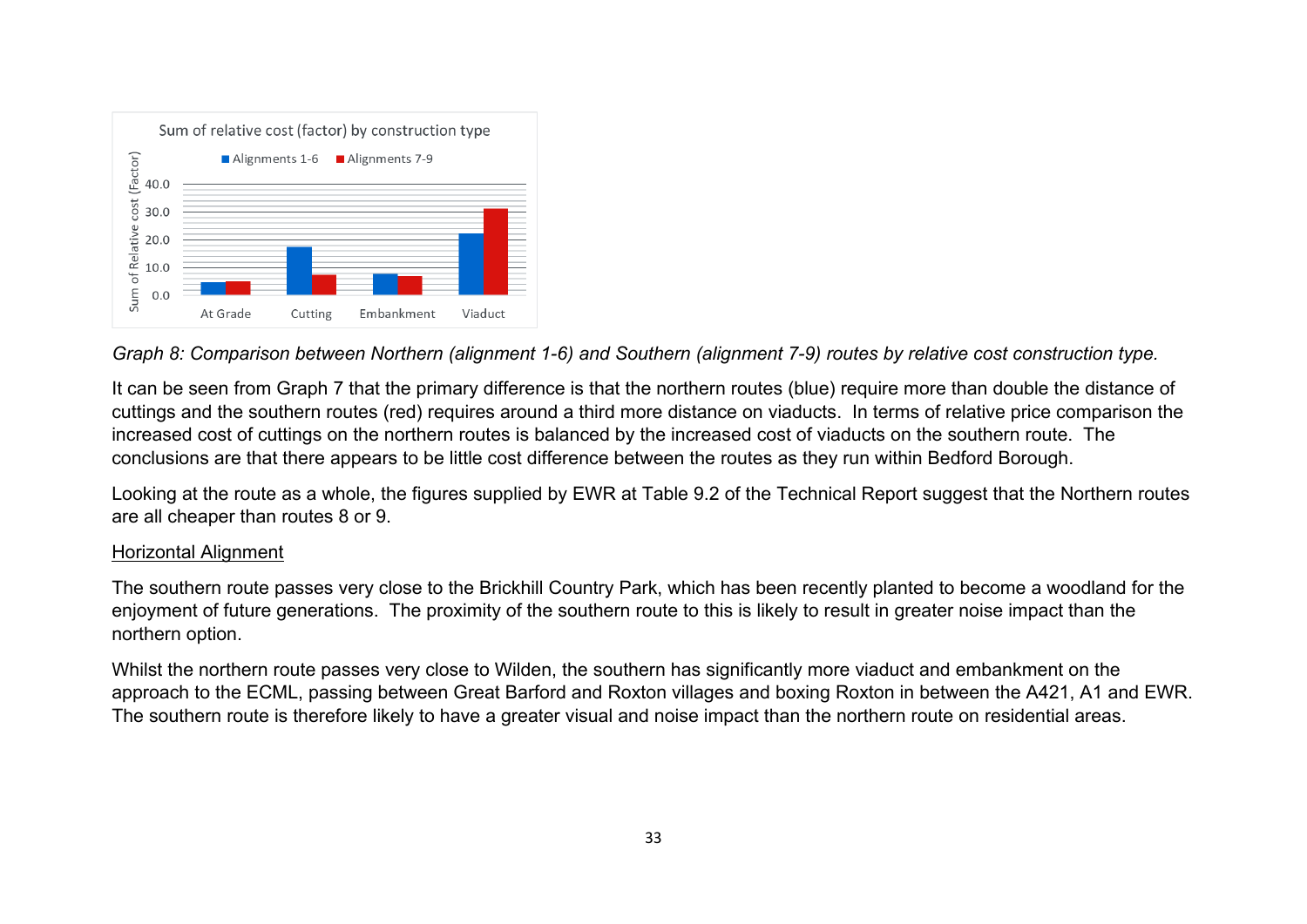#### Vertical Alignment

The Northern routes rise for a long time in cutting north of Clapham because the ground gradient is steeper than the desirable track gradient. The central section is then largely at grade before rising on the approach to the East Coast Main Line on embankment and viaducts to cross the A1, River Great Ouse and the London – Edinburgh railway.

The Southern routes require less cutting at the western end, but more embankments and viaducts in the central and eastern sections due in part to the need to additionally cross the A421.

## Noise

The noise impact of the Northern routes is asserted by EWR in Table 9.3 to be less than that from the Southern routes, with each of routes 1, 2 and 6 showing a minor improvement on routes 8 and 9.

- On the Northern route, the consultation document states that residual noise impacts would be limited to residential properties in Graze Hill and Sunderland Hill, Ravensden; Colesden and Chawston.
- We believe that there will also be an impact on receptors in Wilden.
- On the Southern route, the consultation document states that residual noise impacts would be limited to residential properties in Ravensden Church End and Woodend Lane and Bedford Road, Roxton.
- We believe that the raised section of the Southern routes over the A421, A1, River Great Ouse and East Coast Main Line will have an impact on receptors in Great Barford and Roxton due to extended noise transmission.

Recognising that electric trains are likely to be quieter than diesel traction, the Council wants to see full electrification of the route from day one – including end-to end electrification for all significant freight flows.

# Freight

The Council appreciates that EWR is planning to maintain capacity for existing freight movements – nine trains per day at the Cambridge end of the line and five on the Marston Vale as set out in Figure 3.2 of the Technical Report – but wants to understand in more detail the likely freight flows in future years.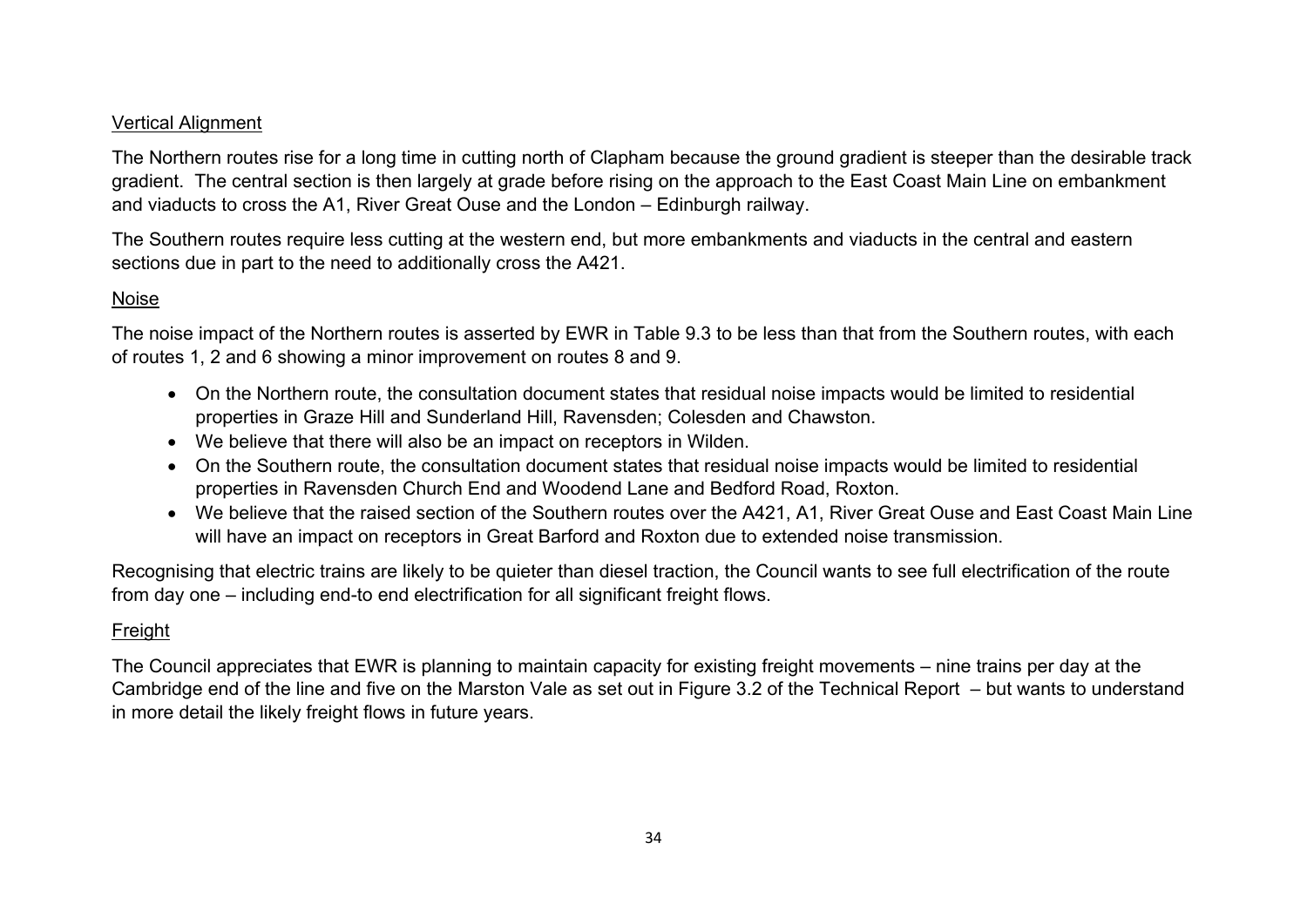#### Natural Environment

We are disappointed that EWR has not vet gone further than producing high-level environmental appraisals of the potential routes, and that the assessment of environmental factors is thus necessarily limited at this time.

However, reference to Table 9.3 of the Technical Report shows that the Northern routes all show a major improvement on route 8, and some improvement on route 9.

#### Historic Environment

The Historic Environment Team has assessed the impacts of the proposed route alignments using the information currently available, including the potential impacts to Scheduled Monuments, listed buildings and conservation areas.

These assessments are based solely on the route horizontal alignment drawings provided by EWR. For this reason, the assessments are not comprehensive or final, and may change as more information becomes available.

The National Planning Policy Framework provides guidance on when a planning proposal might cause harm to the significance of a heritage asset. The level of 'harm' to a heritage asset is categorised into three areas:

- Substantial Harm;
- Less Than Substantial Harm; and
- No Harm

Within the "less than substantial harm" category, three further sub-divisions are made:

- High;
- Moderate; and
- Minor

The tables below summarises the findings of the Historic Environment Team assessments using those categorisations.

The Northern route is likely to harm more Listed Buildings than the southern route

The Southern route will result in a higher impact on Scheduled Monuments – those at Palaceyard Wood, Birchfield Farm and Mowsbury Hillfort – and Conservation Areas – those in Roxton and Great Barford Hill.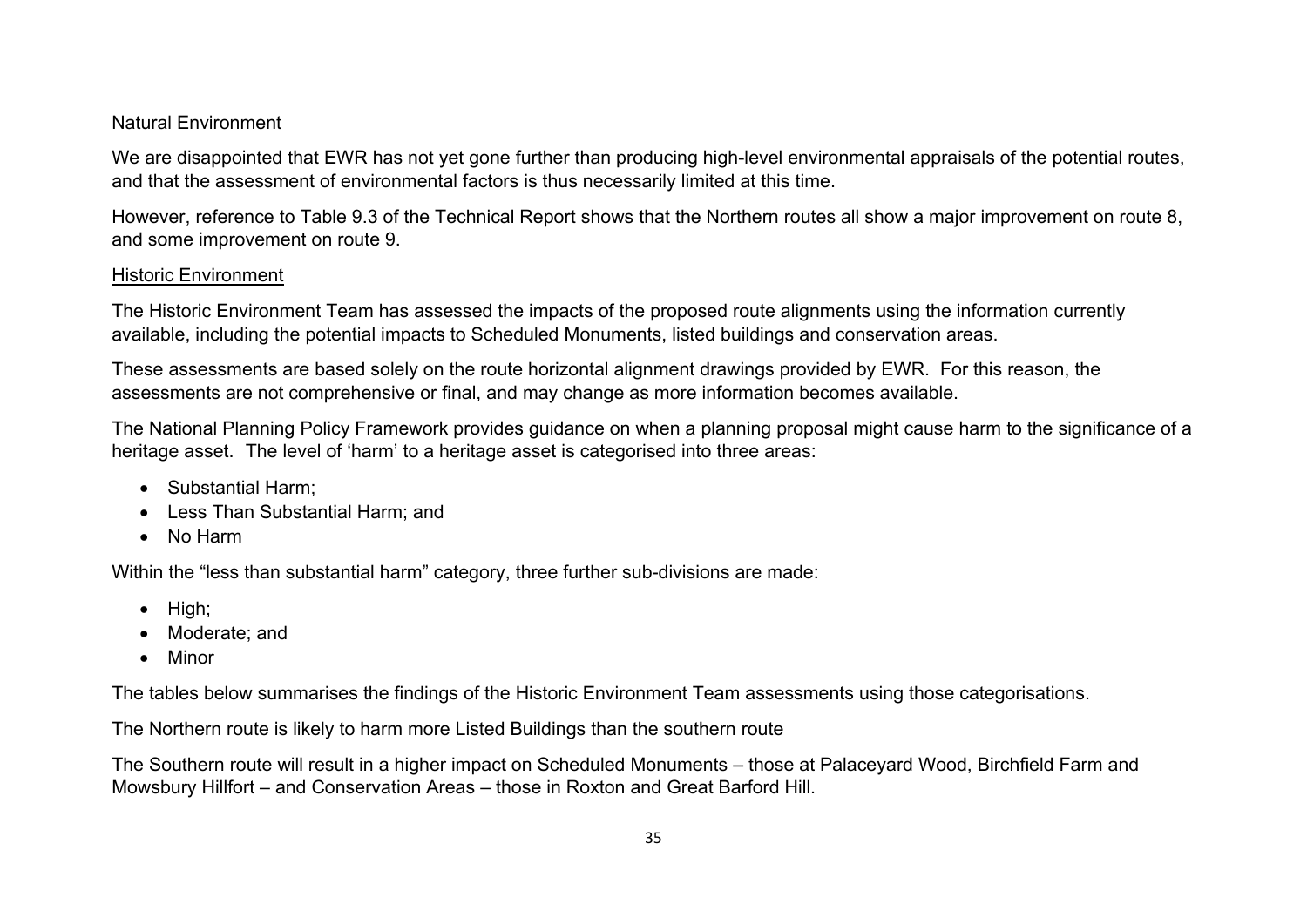|                              | Sub-division within the "Less than Substantial Harm" category |              |                 |              |              |              |  |
|------------------------------|---------------------------------------------------------------|--------------|-----------------|--------------|--------------|--------------|--|
|                              | <b>Minor</b>                                                  |              | <b>Moderate</b> |              | <b>High</b>  |              |  |
|                              | <b>North</b>                                                  | <b>South</b> | <b>North</b>    | <b>South</b> | <b>North</b> | <b>South</b> |  |
| <b>Scheduled Monuments</b>   |                                                               |              |                 |              |              |              |  |
|                              |                                                               |              |                 |              |              |              |  |
| Listed Buildings - Grade I   |                                                               |              |                 |              |              |              |  |
| Listed Buildings - Grade II* |                                                               |              |                 |              |              |              |  |
| Listed Buildings - Grade II  | 18                                                            | 14           | 12              |              |              |              |  |
|                              |                                                               |              |                 |              |              |              |  |
| <b>Conservation Areas</b>    |                                                               |              |                 |              |              |              |  |

*Table 9: Impacts on the Historic Environment*

#### Minerals and Waste

Route Alignment options 8 and 9 run through allocated Strategic Mineral Sites in the Adopted Minerals & Waste Local Plan near Roxton. This could lead to the sterilisation of these sites which will mean that they will need to be replaced by identifying sites elsewhere in the plan area.

#### Interchange with the East Coast Main Line (ECML)

The Council is currently preparing a new Local Plan, and the government is preparing a Spatial Strategy for the Oxford – Cambridge Arc; including a potential new Development Corporation centred on the EWR / ECML interchange station. Whilst decisions have not been made on growth allocations as a result of either work stream, we believe that the St Neots South Options are likely to offer the best focus for growth.

The council strongly supports the added benefits of ensuring an ECML interchange station is built, and not just an EWR station.

#### Access to the East Coast Main Line station

Whichever station is chosen from the four East Coast Main Line interchange options, we will require excellent links from new and existing settlements to encourage sustainable travel. For example, the bridges carrying EWR over the A1 and River Great Ouse must contain provision for cyclists and walkers to travel safely alongside the railway.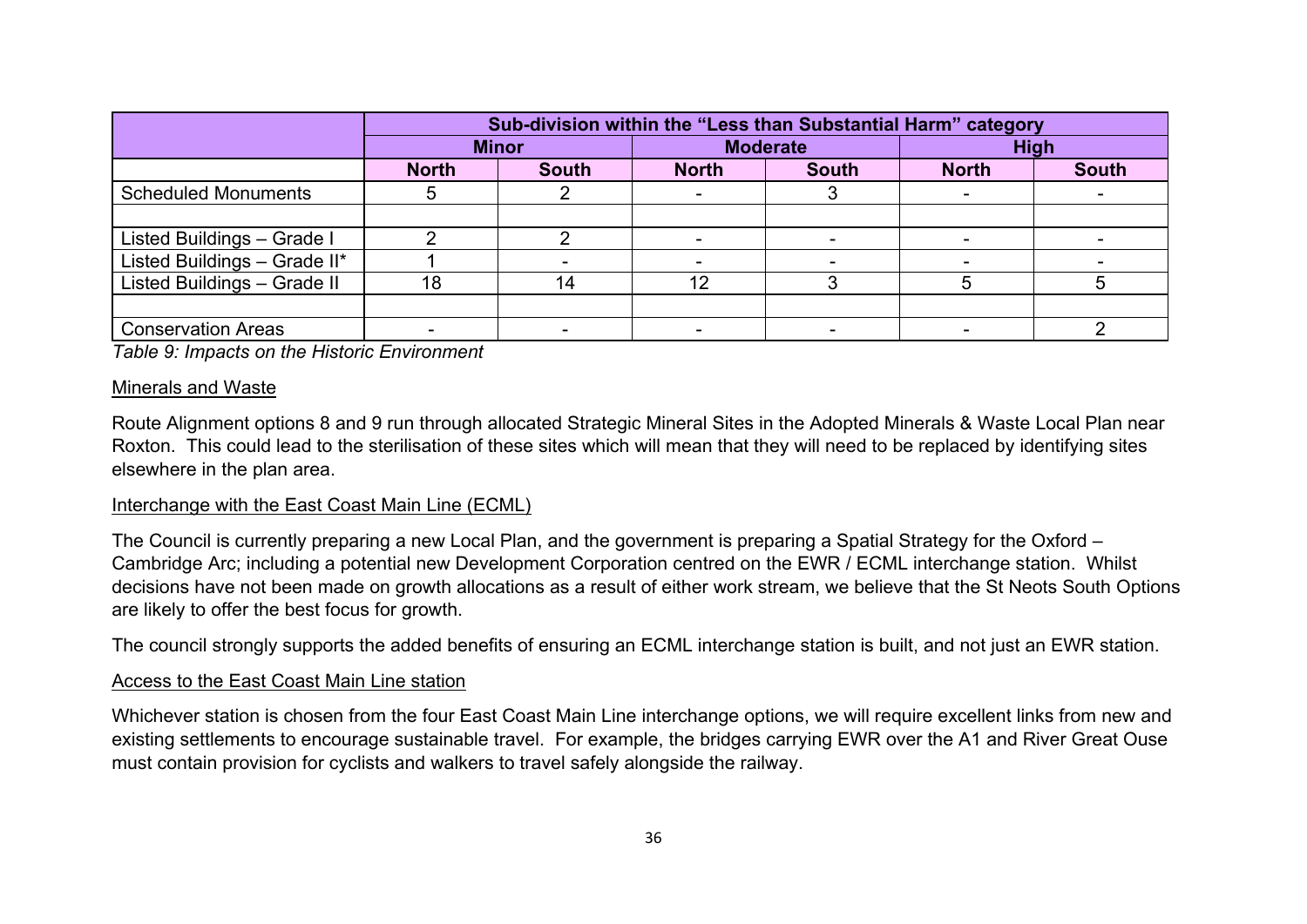Additionally, access from the trunk road network (A1, A421 and A428) to the new station must be easy, safe and direct to encourage its use as a "parkway" access point to the rail network, thus encouraging drivers to shift modes.

#### Potential Mitigation

## Northern Routes:

The proposed Northern route options pass very close to the village of Wilden. If this route were chosen, we would propose that the route is altered locally to run further away from the village to the north of the currently planned alignment. Such an alteration would reduce the disturbance and environmental impact to residents of Wilden and avoid the demolition of a residential property.

We would also wish to see additions to the "Bedford Green Wheel" of cycle tracks around the town, which could be extended to run alongside the new railway, with "spokes" running into the town at convenient points such as through an extended Brickhill Country Park.

## Southern Routes:

If the Southern route were to be chosen, BBC would like Brickhill Country Park to be extended up to the line of the railway; and measures put in place to ensure that there is no impact on Great and Little Early Groves, and on the setting of Mowsbury Hill Fort.

We would also wish to see additions to the "Bedford Green Wheel" of cycle tracks around the town, which could be extended to run alongside the new railway, with "spokes" running into the town at convenient points.

### Summary of route analysis

The Council has considered the likely impacts of the Northern and Southern routes from a variety of perspectives and found:

- There is no appreciable difference in cost between routes within the Borough, but overall the Northern routes are cheaper than the Southern
- The Northern and Southern routes are very similar in terms of journey time. Routes 8 and 6 are virtually identical.
- There is a greater noise and visual impact on settlements from the Southern route
- There is a greater impact on Scheduled Monuments and Conservation Areas from the Southern route
- There is a greater impact on grade II Listed Buildings from Northern route
- There is likely to be a need to reallocate Strategic Mineral Sites to accommodate the Southern route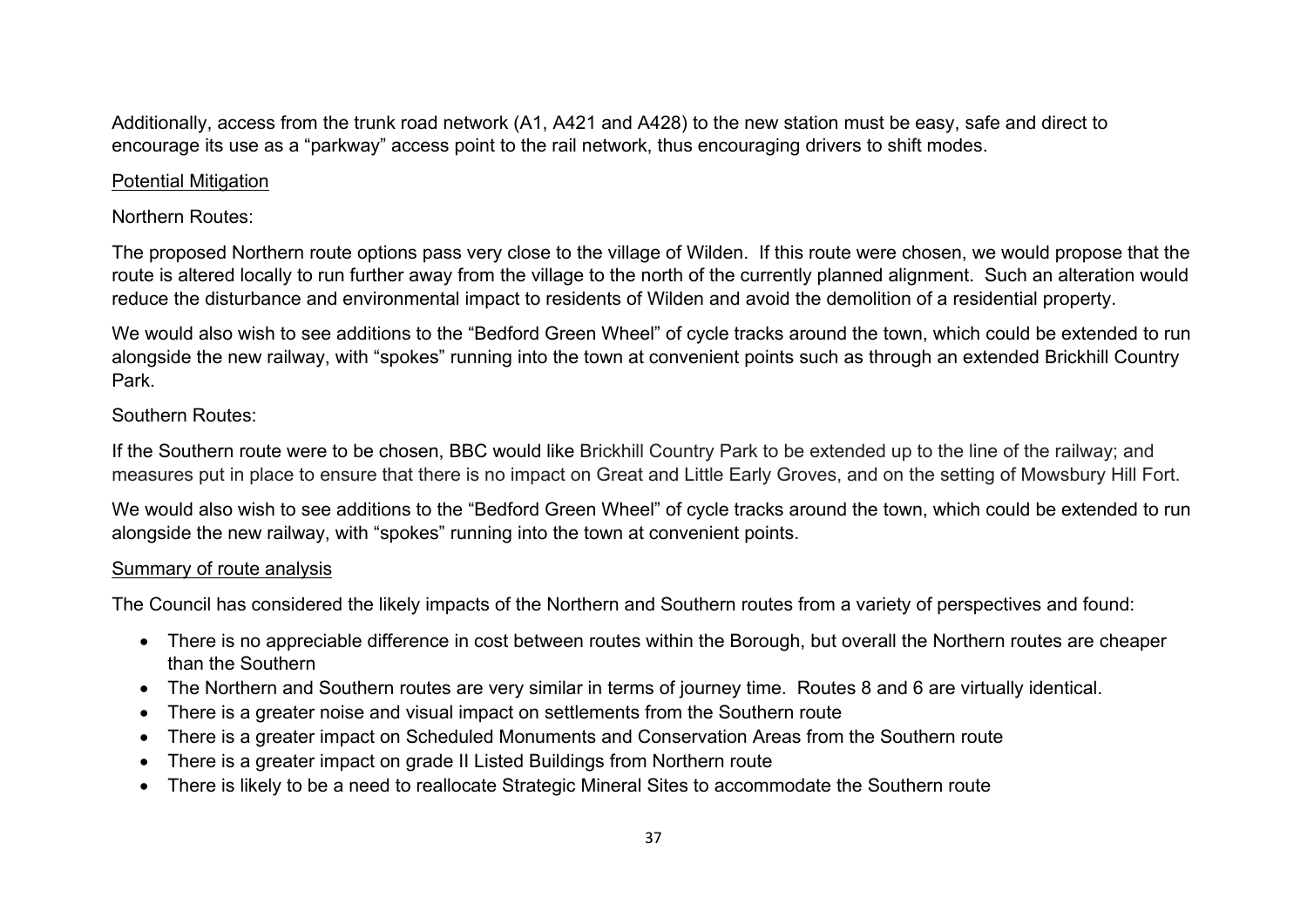#### **Route Preference**

On the basis of the analysis above, the Council prefers the Northern routes to the Southern routes. Given EWR's emerging preference for a route via Camborne North, we would therefore support **Alignment 1**. However, we believe that **Alignment 6** offers advantages if a route via Cambourne South was adopted.

39. Why Q38 and any other comments?

Our answer to Question 38 sets out the position of the Council with regard to route choice selection.

- 40 Section E Harlton to Houxton BBC has no opinion
- 41 Section F Shelfords to Cambridge BBC has no opinion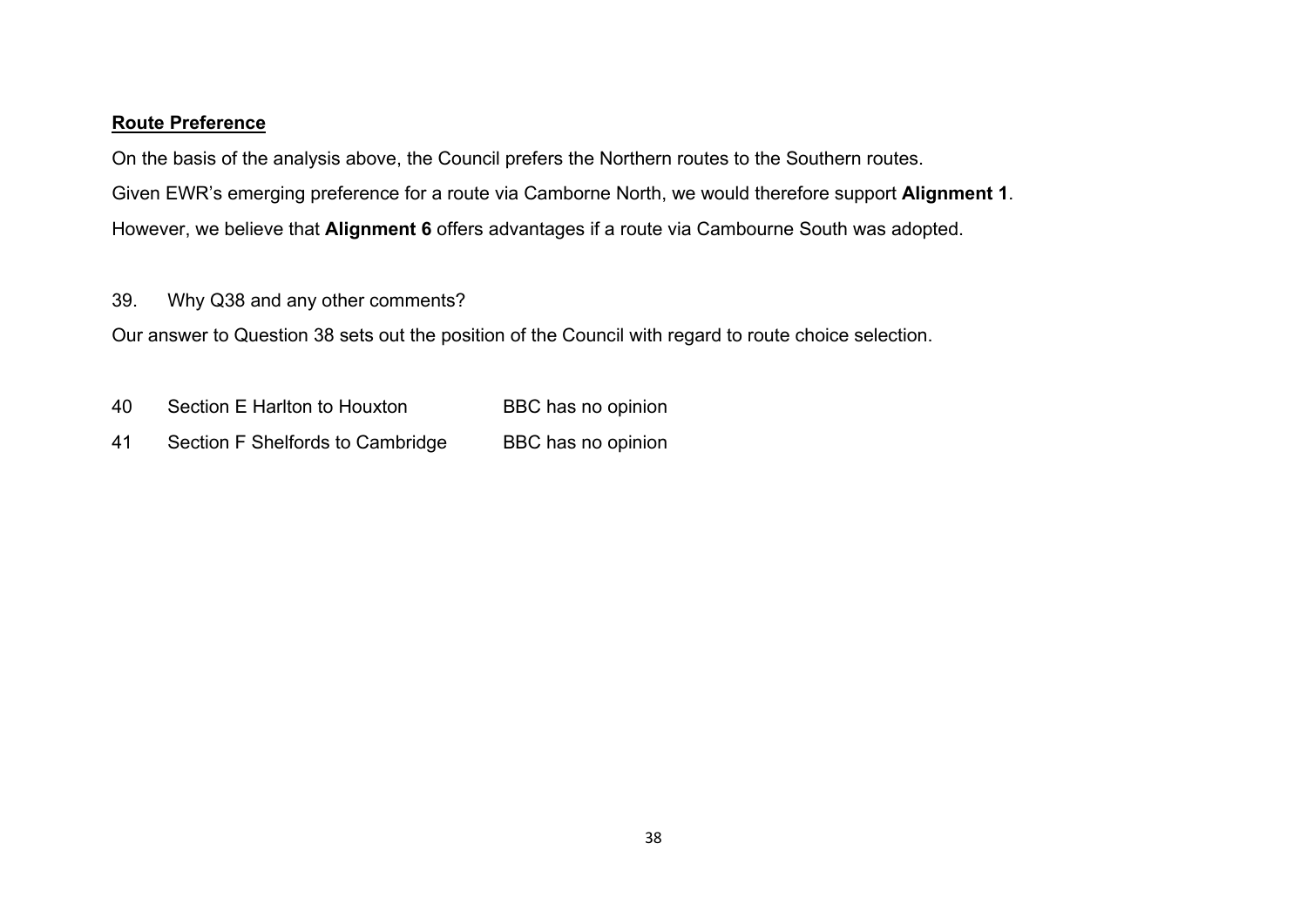### **The Proposed Need to Sell Scheme Feedback**

1. Is the proposed Need to Sell Scheme the right way to support those whose land and property is affected by East West Rail or are there other forms of help we should offer?

It is essential that compensation is to be offered to those whose property is affected by EWR's proposals.

However, we do not believe that the proposals go far enough; nor are they available in a timely manner.

One of the most pressing and immediate issues concerns the residents of the properties which are now blighted by the proposal to increase the number of railway tracks through the town, and construct new tracks across the wider Borough.

The time when EWR propose to introduce the 'Need to Sell Scheme' is when the preferred route alignment for the railway is announced. Yet, residents in houses within Bedford that may be compulsorily purchased are already suffering blight. No-one will purchase a home that is to be compulsorily purchased.

BBC strongly recommends that the 'Need to Sell Scheme' (or some similar mechanism) is made immediately available to all landowners where some or all of their property is potentially to be compulsorily purchased. Furthermore, there should be no requirement for them to demonstrate that they have been unable to sell.

The level of compensation payable under this scheme should be at least match the level of payments offered by HS2, which are understood to be the market value plus 10% plus the reimbursement of moving costs.

Residents who do not own the property they are living in must also be properly compensated for the loss of their home, to recognise that the disruption and detriment to their lives is not just a narrowly defined financial loss.

- 2. Do you agree with the proposed criteria and parameters for the Need to Sell Scheme as detailed in the document?
	- a. Where the Scheme should apply?

The scheme should apply throughout the route, and to any property where any land is impacted by proposals for the construction or operation of EWR.